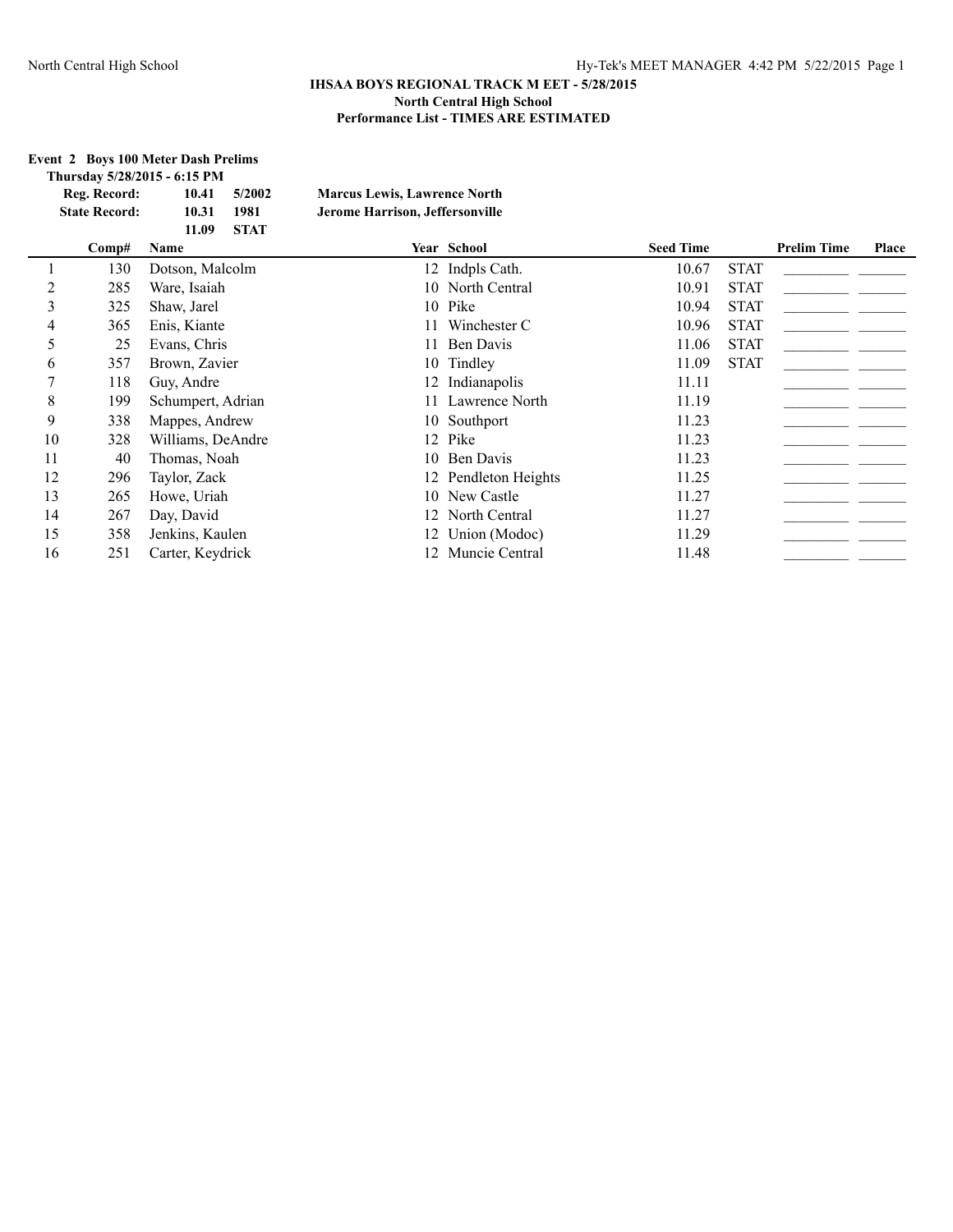## **Event 4 Boys 200 Meter Dash Prelims**

|  |                      | Thursday 5/28/2015 - 6:35 PM |             |                                        |                 |                  |      |                    |       |
|--|----------------------|------------------------------|-------------|----------------------------------------|-----------------|------------------|------|--------------------|-------|
|  | Reg. Record:         | 21.34                        | 5/1977      | <b>Madison Miller, Indpls. Tech</b>    |                 |                  |      |                    |       |
|  | <b>State Record:</b> | 21.10                        | 1982        | <b>Jeffery Patrick, Gary Roosevelt</b> |                 |                  |      |                    |       |
|  |                      | 22.40                        | <b>STAT</b> |                                        |                 |                  |      |                    |       |
|  | Comp#                | <b>Name</b>                  |             | <b>Year School</b>                     |                 | <b>Seed Time</b> |      | <b>Prelim Time</b> | Place |
|  | 30                   | Jones, Derrick               |             |                                        | 12 Ben Davis    | 22.24            | STAT |                    |       |
|  | 316                  | Medaris, Rashad              |             |                                        | 12 Pike         | 22.26            | STAT |                    |       |
|  | l 30                 | Dotson, Malcolm              |             |                                        | 12 Indpls Cath. | 22.77            |      |                    |       |

|    | JV  | JUINS, DUITIUN    |    | 14 DUILDAVIO         |       | 0111        |  |
|----|-----|-------------------|----|----------------------|-------|-------------|--|
|    | 316 | Medaris, Rashad   |    | 12 Pike              | 22.26 | <b>STAT</b> |  |
|    | 130 | Dotson, Malcolm   |    | 12 Indpls Cath.      | 22.77 |             |  |
| 4  | 27  | Hoskins, Jermaine |    | 09 Ben Davis         | 22.77 |             |  |
|    | 199 | Schumpert, Adrian |    | 11 Lawrence North    | 22.82 |             |  |
| 6  | 296 | Taylor, Zack      |    | 12 Pendleton Heights | 22.87 |             |  |
|    | 91  | Payne, Darrell    |    | 12 Tech              | 23.00 |             |  |
| 8  | 221 | Bigelow, Donovan  |    | 10 Mt. Vernon        | 23.06 |             |  |
| 9  | 115 | Everett, Joe      | 11 | Indianapolis         | 23.14 |             |  |
| 10 | 50  | Hardeman, Sam     |    | 11 Brebeuf Jesuit    | 23.15 |             |  |
| 11 | 324 | Robinson, Adrian  |    | 11 Pike              | 23.22 |             |  |
| 12 | 135 | Hobbs, Rayder     |    | 11 Indpls Cath.      | 23.22 |             |  |
| 13 | 66  | Ransom, Richard   |    | 12 Crispus Attucks   | 23.25 |             |  |
| 14 | 366 | Allen, Dawson     |    | 10 Yorktown          | 23.36 |             |  |
| 15 | 251 | Carter, Keydrick  |    | 12 Muncie Central    | 23.74 |             |  |
| 16 | 373 | Lloyd, Adam       |    | 12 Yorktown          | 23.77 |             |  |
|    |     |                   |    |                      |       |             |  |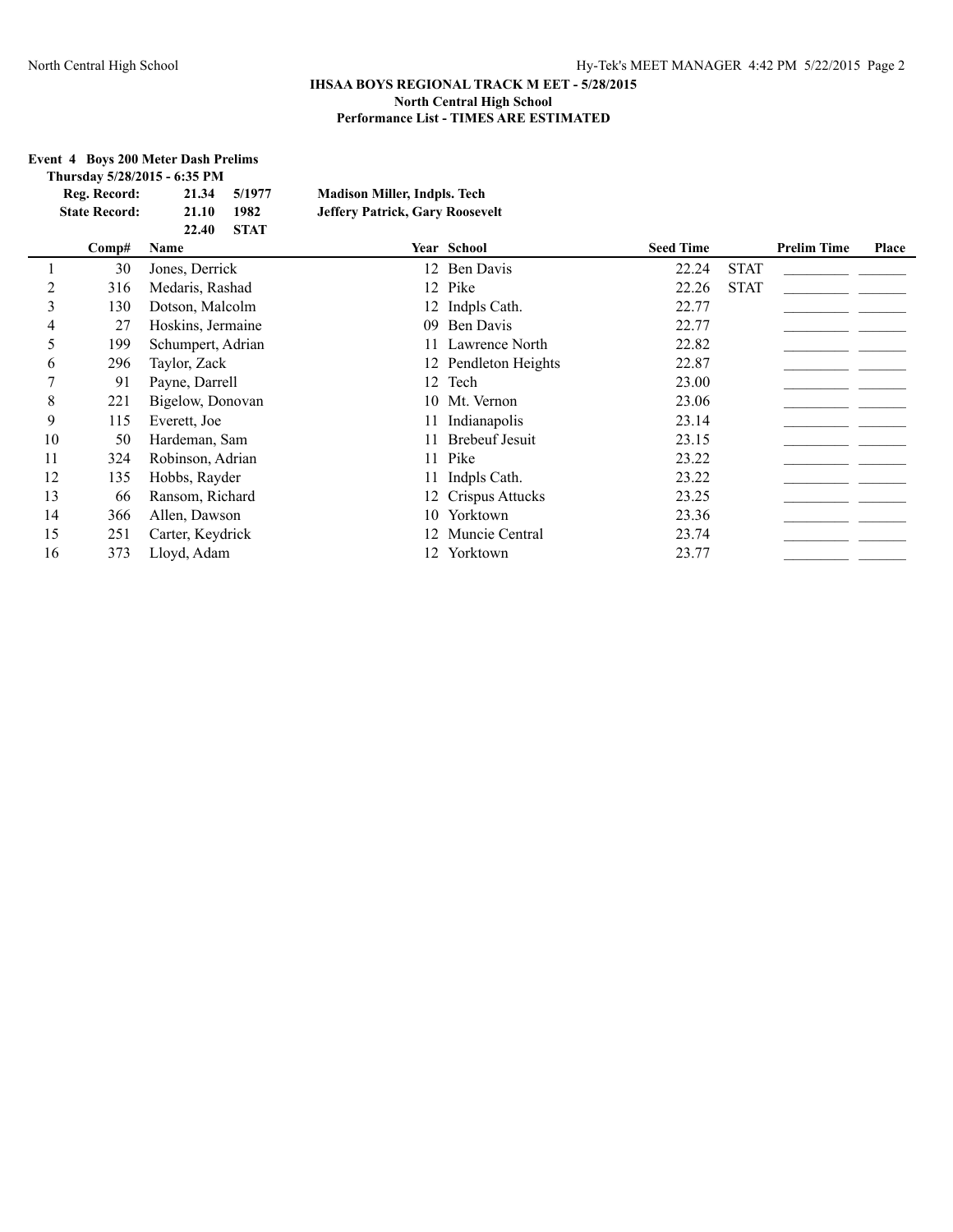# **Event 7 Boys 400 Meter Dash**

| Thursday 5/28/2015 - 7:50 PM |       |             |                                 |
|------------------------------|-------|-------------|---------------------------------|
| Reg. Record:                 | 47.94 | 5/1974      | <b>A Watkins, North Central</b> |
| <b>State Record:</b>         | 46.99 | 2002        | David Neville, Merrillville     |
|                              | 49.42 | <b>STAT</b> |                                 |
| Comn#                        | Name  |             | Vear Scho                       |

|    | Comp# | Name                  |     | Year School           | <b>Seed Time</b> | <b>Finals</b> | Place |
|----|-------|-----------------------|-----|-----------------------|------------------|---------------|-------|
|    | 311   | Garrett, Frank        |     | 12 Pike               | 49.71            |               |       |
| 2  | 99    | Chavis, John          |     | 11 Chatard            | 50.03            |               |       |
| 3  | 303   | Krauth, Stathis       |     | 12 Perry Meridian     | 50.03            |               |       |
|    | 285   | Ware, Isaiah          |     | 10 North Central      | 50.14            |               |       |
| 5  | 324   | Robinson, Adrian      |     | 11 Pike               | 50.37            |               |       |
| 6  | 16    | White, Semaj          | 11  | Anderson              | 50.75            |               |       |
|    | 42    | Wilkerson, Jordan     |     | 11 Ben Davis          | 50.86            |               |       |
| 8  | 168   | Karnes-smith, Cartier |     | 11 Lawrence Central   | 50.91            |               |       |
| 9  | 353   | Klotz, David          |     | 11 Speedway           | 51.24            |               |       |
| 10 | 80    | Madsen, Andrew        |     | 11 Heritage Christian | 51.31            |               |       |
| 11 | 38    | Smith, Sidney         |     | 12 Ben Davis          | 52.12            |               |       |
| 12 | 363   | Brutchen, Alan        | 12. | Winchester C          | 52.53            |               |       |
| 13 | 74    | Smith, Austin         |     | 11 Eastern Hancock    | 52.59            |               |       |
| 14 | 262   | Young, Eliseus        |     | 09 Muncie Central     | 52.65            |               |       |
| 15 | 358   | Jenkins, Kaulen       |     | 12 Union (Modoc)      | 52.99            |               |       |
| 16 | 192   | Mason, Deangelo       |     | 10 Lawrence North     | 53.14            |               |       |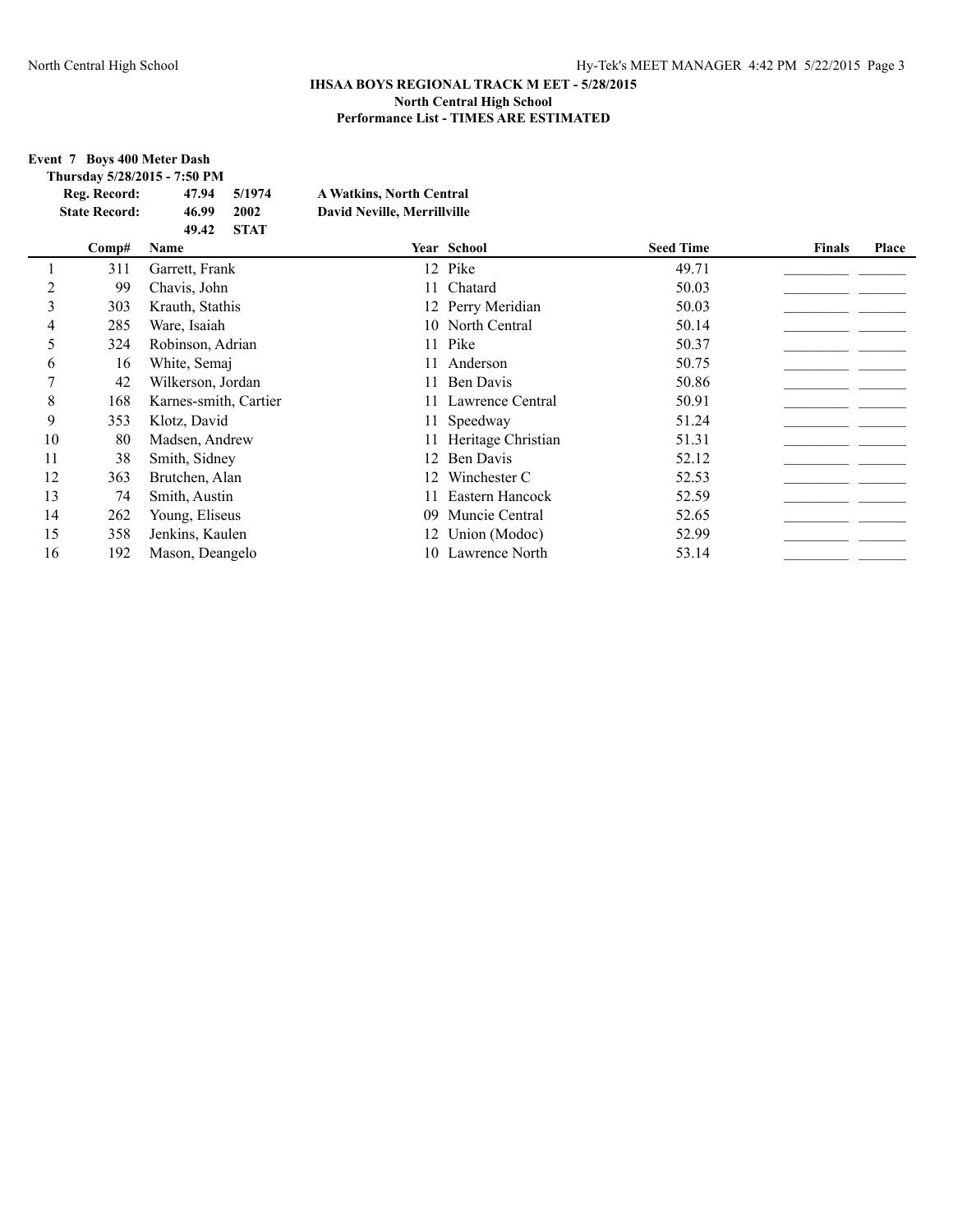$\mathbf{F}$ **inals Place** 

## **IHSAA BOYS REGIONAL TRACK M EET - 5/28/2015 North Central High School Performance List - TIMES ARE ESTIMATED**

**Event 9 Boys 800 Meter Run**

|    |                      | Thursday 5/28/2015 - 8:15 PM |                                             |                       |                  |               |              |
|----|----------------------|------------------------------|---------------------------------------------|-----------------------|------------------|---------------|--------------|
|    | Reg. Record:         | 1:51.49<br>5/2010            | <b>Nathan Hendershot, Pendleton Heights</b> |                       |                  |               |              |
|    | <b>State Record:</b> | 1:49.25<br>2011              | <b>Austin Mudd, Center Grove</b>            |                       |                  |               |              |
|    |                      | <b>STAT</b><br>1:55.36       |                                             |                       |                  |               |              |
|    | Comp#                | Name                         |                                             | Year School           | <b>Seed Time</b> | <b>Finals</b> | <b>Place</b> |
|    | 241                  | Wood, Brisco                 | 11                                          | Mt. Vernon            | 1:57.78          |               |              |
| 2  | 298                  | Wilson, Ashton               |                                             | 11 Pendleton Heights  | 1:57.84          |               |              |
| 3  | 279                  | Rice, Solomon                |                                             | 12 North Central      | 1:58.09          |               |              |
| 4  | 188                  | Jerger, Timothy              |                                             | 12 Lawrence North     | 1:58.10          |               |              |
| 5  | 289                  | Lee, Evan                    | 11                                          | Park Tudor            | 1:58.40          |               |              |
| 6  | 79                   | Lisby, Garrett               |                                             | 12 Heritage Christian | 1:58.83          |               |              |
| 7  | 271                  | Koczenasz, Jordan            | 12                                          | North Central         | 1:59.32          |               |              |
| 8  | 59                   | Byrd, Benjamin               | 12                                          | Covenant Chr          | 2:00.04          |               |              |
| 9  | 121                  | Krieger, Kyle                | 11                                          | Indianapolis          | 2:00.11          |               |              |
| 10 | 67                   | Dillon, David                | 11                                          | Daleville             | 2:01.06          |               |              |
| 11 | 322                  | Ramsey, Deven                | 11                                          | Pike                  | 2:01.16          |               |              |
| 12 | 151                  | Hendershot, Noah             |                                             | 12 Lapel              | 2:01.82          |               |              |
| 13 | 131                  | Engle, Patrick               | 12                                          | Indpls Cath.          | 2:02.83          |               |              |
| 14 | 249                  | Bell, Tariq                  |                                             | 10 Muncie Central     | 2:07.00          |               |              |
| 15 | 257                  | Privett, Jesse               |                                             | Muncie Central        | 2:08.67          |               |              |
| 16 | 208                  | Brown, Justin                |                                             | Monroe Central        | 2:09.20          |               |              |
|    |                      |                              |                                             |                       |                  |               |              |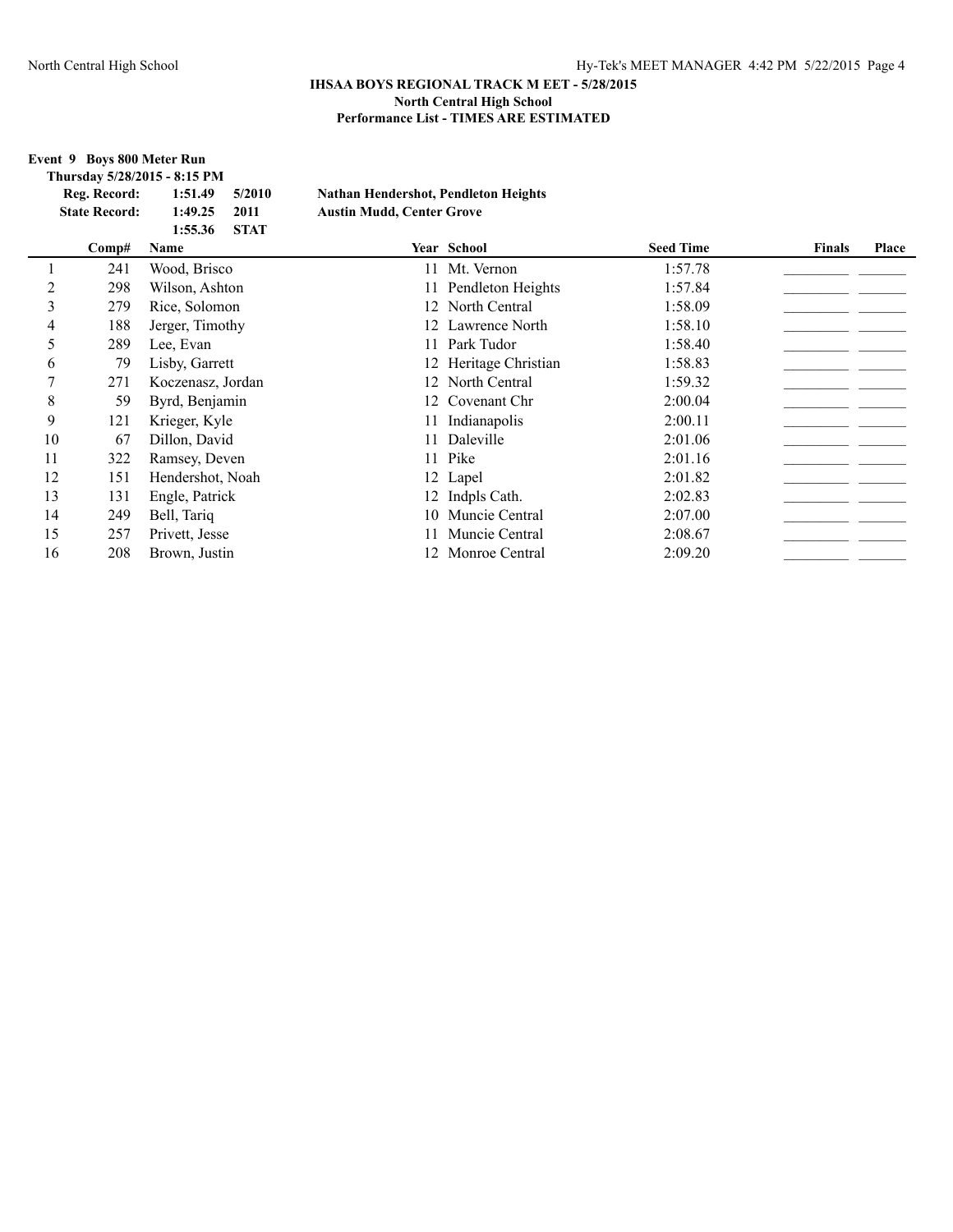### **Event 5 Boys 1600 Meter Run**

|                |                      | Thursday 5/28/2015 - 7:30 PM |                                         |                       |                  |               |       |
|----------------|----------------------|------------------------------|-----------------------------------------|-----------------------|------------------|---------------|-------|
|                | Reg. Record:         | 4:10.39<br>5/1993            | <b>Nick Middleton, Lawrence Central</b> |                       |                  |               |       |
|                | <b>State Record:</b> | 4:03.00<br>2011              | <b>Austin Mudd, Center Grove</b>        |                       |                  |               |       |
|                |                      | <b>STAT</b><br>4:16.50       |                                         |                       |                  |               |       |
|                | Comp#                | Name                         |                                         | Year School           | <b>Seed Time</b> | <b>Finals</b> | Place |
|                | 186                  | Hoeft, Ethan                 |                                         | 12 Lawrence North     | 4:18.58          |               |       |
| 2              | 236                  | Rush, Aaron                  |                                         | 11 Mt. Vernon         | 4:21.64          |               |       |
| $\overline{3}$ | 292                  | Jones, Parker                |                                         | 10 Pendleton Heights  | 4:23.96          |               |       |
| 4              | 279                  | Rice, Solomon                | 12                                      | North Central         | 4:24.96          |               |       |
| 5              | 54                   | Snider, Zack                 | 12                                      | <b>Brebeuf Jesuit</b> | 4:25.77          |               |       |
| 6              | 141                  | O'Neil, Patrick              |                                         | 12 Indpls Cath.       | 4:29.56          |               |       |
| 7              | 59                   | Byrd, Benjamin               | 12                                      | Covenant Chr          | 4:29.99          |               |       |
| 8              | 169                  | Lawrence, Darin              |                                         | Lawrence Central      | 4:30.18          |               |       |
| 9              | 117                  | Fierst, Jacob                |                                         | 12 Indianapolis       | 4:31.15          |               |       |
| 10             | 6                    | Kabir, Jason                 | 11                                      | Anderson              | 4:32.08          |               |       |
| 11             | 305                  | Tansy, John                  |                                         | 11 Perry Meridian     | 4:33.59          |               |       |
| 12             | 268                  | Faler, Adam                  |                                         | 10 North Central      | 4:33.65          |               |       |
| 13             | 187                  | Hoskins, Matthew             |                                         | 11 Lawrence North     | 4:35.30          |               |       |
| 14             | 64                   | Brooks, Blake                |                                         | 12 Cowan              | 4:47.35          |               |       |
| 15             | 70                   | Orchard, Cade                | 09                                      | Delta                 | 4:48.68          |               |       |
| 16             | 372                  | Kratz, Kevin                 |                                         | 10 Yorktown           | 4:57.34          |               |       |
| 17             | 71                   | Zirkle, Nathan               |                                         | 11 Delta              | 4:59.89          |               |       |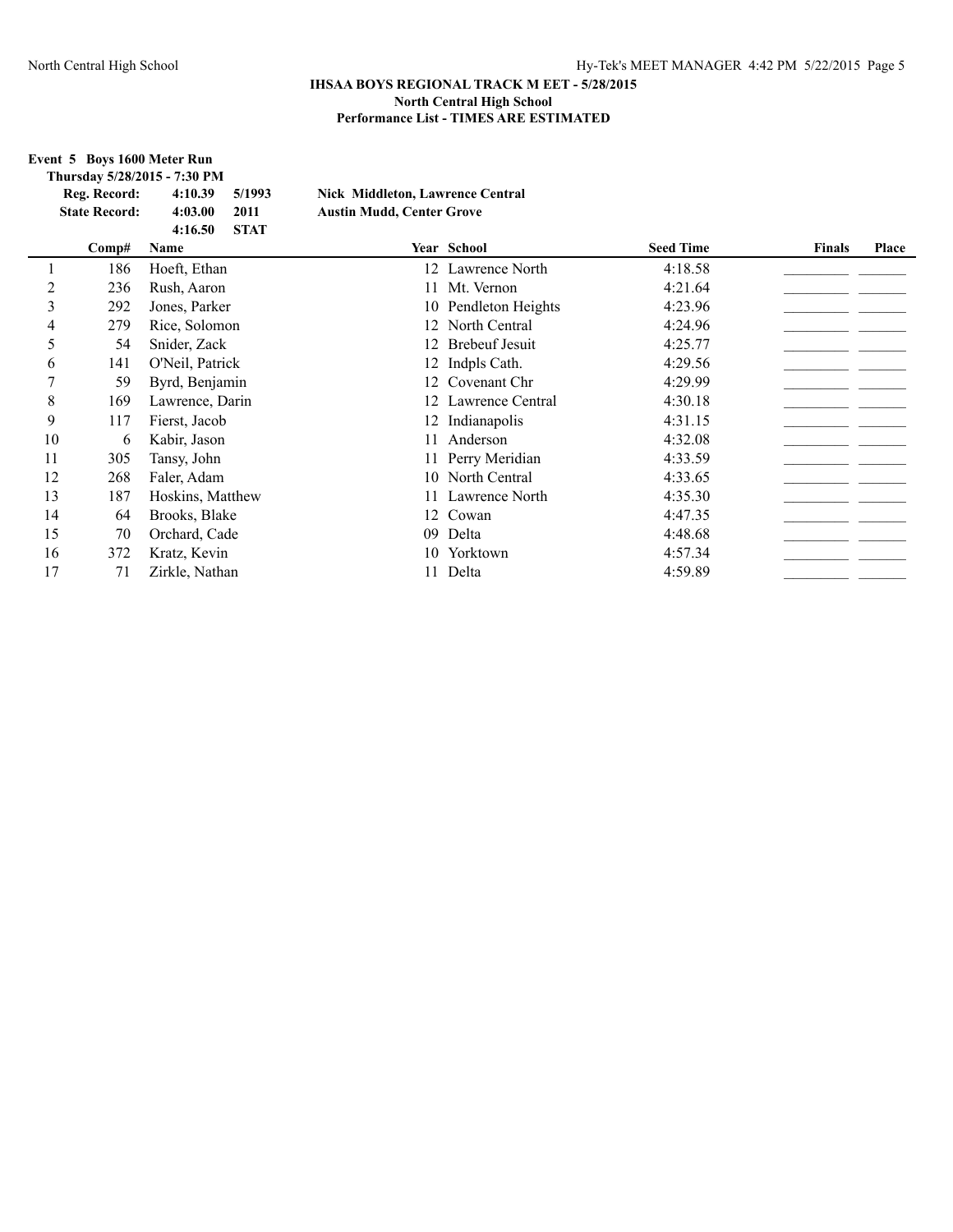**Event 10 Boys 3200 Meter Run Thursday 5/28/2015 - 8:30 PM**

|    |                      | THUI SUAY 3/40/4013 = 0.30 T IVI |                                   |                       |                  |             |               |       |
|----|----------------------|----------------------------------|-----------------------------------|-----------------------|------------------|-------------|---------------|-------|
|    | Reg. Record:         | 9:07.94<br>5/1982                | <b>Todd Crosson, Connersville</b> |                       |                  |             |               |       |
|    | <b>State Record:</b> | 8:55.10<br>1975                  | Rudy Chapa, Hammond               |                       |                  |             |               |       |
|    |                      | <b>STAT</b><br>9:16.26           |                                   |                       |                  |             |               |       |
|    | Comp#                | Name                             |                                   | Year School           | <b>Seed Time</b> |             | <b>Finals</b> | Place |
|    | 234                  | Noble, Christian                 |                                   | 11 Mt. Vernon         | 9:15.75          | <b>STAT</b> |               |       |
| 2  | 54                   | Snider, Zack                     | 12                                | <b>Brebeuf Jesuit</b> | 9:32.11          |             |               |       |
| 3  | 46                   | Coffey, David                    | 11                                | <b>Brebeuf Jesuit</b> | 9:40.91          |             |               |       |
| 4  | 122                  | Odell, Jona                      | 12                                | Indianapolis          | 9:45.40          |             |               |       |
| 5  | 126                  | Wehrle, Max                      | 11                                | Indianapolis          | 9:47.94          |             |               |       |
| 6  | 236                  | Rush, Aaron                      | 11                                | Mt. Vernon            | 9:52.79          |             |               |       |
| 7  | 282                  | Smith, Conor                     | 12                                | North Central         | 9:56.70          |             |               |       |
| 8  | 306                  | Barron, Eric                     |                                   | 10 Pike               | 10:00.97         |             |               |       |
| 9  | 292                  | Jones, Parker                    |                                   | 10 Pendleton Heights  | 10:03.24         |             |               |       |
| 10 | 81                   | McDonald, Paul                   | 10                                | Heritage Christian    | 10:04.22         |             |               |       |
| 11 | 127                  | Bessler, Christopher             | 11                                | Indpls Cath.          | 10:05.98         |             |               |       |
| 12 | 112                  | Sullivan, Sean                   | 12                                | Chatard               | 10:09.67         |             |               |       |
| 13 | 173                  | Lukens, Andrew                   | 11                                | Lawrence Central      | 10:10.11         |             |               |       |
| 14 | 361                  | Herbst, Alex                     | 09                                | Wapahani              | 10:35.90         |             |               |       |
| 15 | 71                   | Zirkle, Nathan                   | 11                                | Delta                 | 10:43.75         |             |               |       |
| 16 | 372                  | Kratz, Kevin                     |                                   | 10 Yorktown           | 10:45.76         |             |               |       |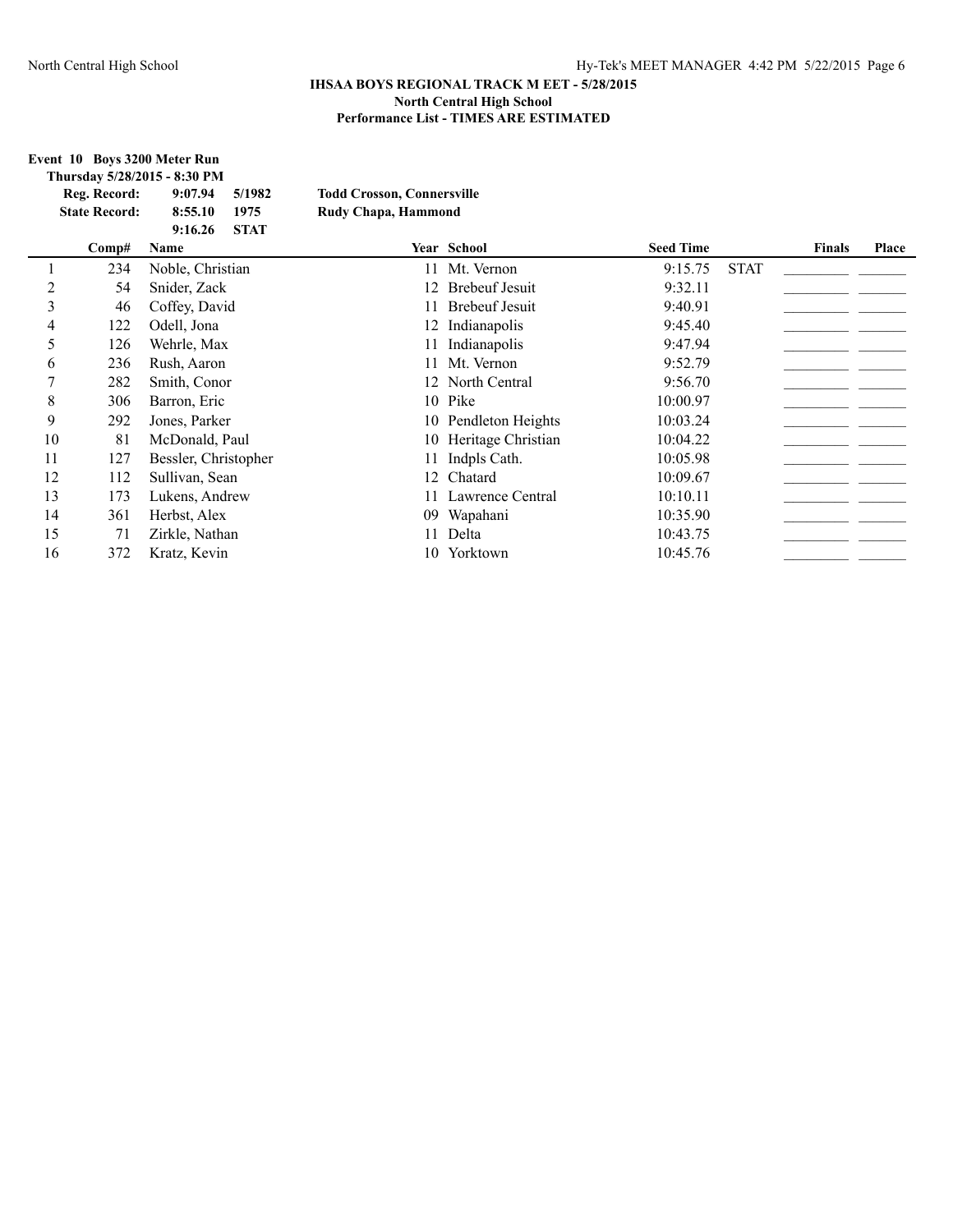### **Event 3 Boys 110 Meter Hurdles Prelims Thursday 5/28/2015 - 6:25 PM**

| Reg. Record:         |       | 13.94 5/1977 | J. Hill & R. Kennedy, Inpls. Tech, Southport |  |
|----------------------|-------|--------------|----------------------------------------------|--|
| <b>State Record:</b> | 13.64 | -1976        | Jerry Hill, Indpls. Aresnal Tech             |  |
|                      | 14.85 | - STAT       |                                              |  |
| $\mathbf{u}$         |       |              | $\sim$ $\sim$                                |  |

|    | Comp# | Name                |    | Year School         | <b>Seed Time</b> |             | <b>Prelim Time</b> | Place |
|----|-------|---------------------|----|---------------------|------------------|-------------|--------------------|-------|
|    | 68    | Bechdolt, Mason     |    | 12 Delta            | 14.64            | <b>STAT</b> |                    |       |
| 2  | 332   | Davis, Cooper       |    | 11 Southport        | 14.84            | <b>STAT</b> |                    |       |
| 3  | 315   | McGuire, Brandon    |    | 10 Pike             | 14.84            | <b>STAT</b> |                    |       |
| 4  | 154   | Thompson, Sean      |    | 11 Lapel            | 14.85            | <b>STAT</b> |                    |       |
| 5  | 167   | Jones, Rashawn      |    | 11 Lawrence Central | 14.86            |             |                    |       |
| 6  | 15    | West, Alonzo        | 12 | Anderson            | 14.89            |             |                    |       |
| 7  | 272   | Maquire, Cole       |    | 09 North Central    | 15.04            |             |                    |       |
| 8  | 301   | Buchanan, Christian |    | 11 Perry Meridian   | 15.20            |             |                    |       |
| 9  | 194   | Myers, Kivahni      |    | 11 Lawrence North   | 15.33            |             |                    |       |
| 10 | 286   | Hutson, Fred        |    | 11 Northwest        | 15.37            |             |                    |       |
| 11 | 90    | Hood, Keith         | 12 | Tech                | 15.55            |             |                    |       |
| 12 | 161   | Bussey, Chandler    |    | 10 Lawrence Central | 15.56            |             |                    |       |
| 13 | 39    | Smith, Tevin        |    | 11 Ben Davis        | 15.70            |             |                    |       |
| 14 | 205   | Williams, Gano      |    | 11 Lawrence North   | 15.75            |             |                    |       |
| 15 | 214   | Mitchell, Nick      | 09 | Monroe Central      | 15.87            |             |                    |       |
| 16 | 362   | Waters, Samson      |    | 12 Wes-Del          | 16.05            |             |                    |       |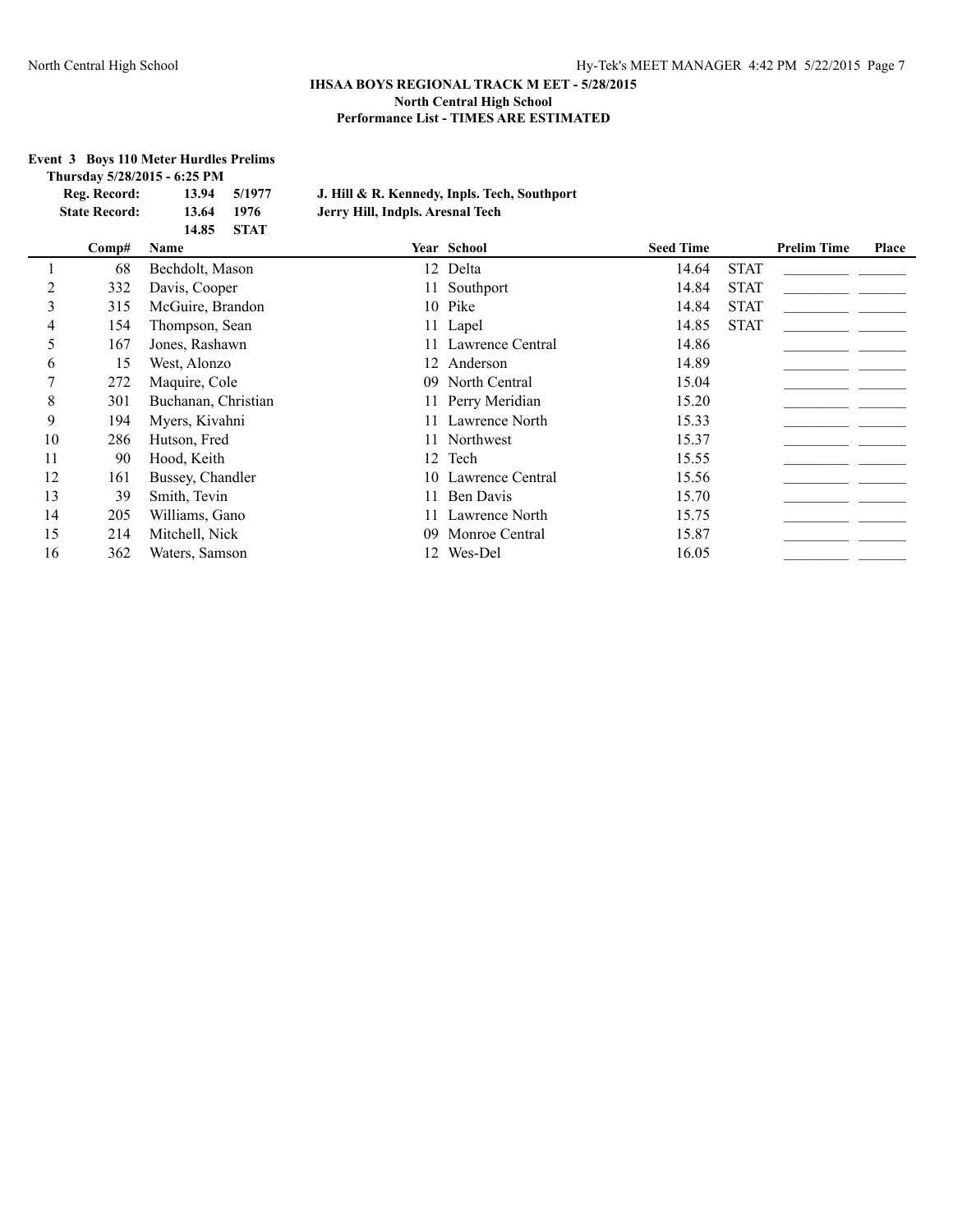## **IHSAA BOYS REGIONAL TRACK M EET - 5/28/2015 North Central High School Performance List - TIMES ARE ESTIMATED**

# **Event 8 Boys 300 Meter Hurdles**

|    |                                      | EVENT O DOVS 500 METER HUI LIES<br>Thursday 5/28/2015 - 8:00 PM |                                                                                 |                   |                  |             |               |       |
|----|--------------------------------------|-----------------------------------------------------------------|---------------------------------------------------------------------------------|-------------------|------------------|-------------|---------------|-------|
|    | Reg. Record:<br><b>State Record:</b> | 5/2003<br>37.35<br>36.26<br>2007<br><b>STAT</b><br>38.78        | <b>Brandys Green, Lawrence North</b><br><b>Bryce Brown, Evansville Harrison</b> |                   |                  |             |               |       |
|    | Comp#                                | Name                                                            |                                                                                 | Year School       | <b>Seed Time</b> |             | <b>Finals</b> | Place |
|    | 68                                   | Bechdolt, Mason                                                 |                                                                                 | 12 Delta          | 38.77            | <b>STAT</b> |               |       |
| 2  | 203                                  | Tunstall Jr, Dushawn                                            |                                                                                 | 11 Lawrence North | 39.60            |             |               |       |
| 3  | 167                                  | Jones, Rashawn                                                  | 11.                                                                             | Lawrence Central  | 39.81            |             |               |       |
| 4  | 315                                  | McGuire, Brandon                                                |                                                                                 | 10 Pike           | 39.81            |             |               |       |
| 5  | 154                                  | Thompson, Sean                                                  |                                                                                 | 11 Lapel          | 40.06            |             |               |       |
| 6  | 65                                   | Brown, Jaylen                                                   | 12                                                                              | Crispus Attucks   | 40.35            |             |               |       |
| 7  | 15                                   | West, Alonzo                                                    | 12                                                                              | Anderson          | 40.41            |             |               |       |
| 8  | 272                                  | Maquire, Cole                                                   | 09                                                                              | North Central     | 40.94            |             |               |       |
| 9  | 343                                  | Stroub, Charlie                                                 |                                                                                 | Southport         | 41.07            |             |               |       |
| 10 | 39                                   | Smith, Tevin                                                    |                                                                                 | Ben Davis         | 41.25            |             |               |       |
| 11 | 84                                   | Grammer, Noah                                                   | 12                                                                              | Herron            | 41.79            |             |               |       |
| 12 | 43                                   | Williams, Corey                                                 | 11                                                                              | Ben Davis         | 41.98            |             |               |       |
| 13 | 217                                  | Randall, Joshua                                                 |                                                                                 | Monroe Central    | 42.19            |             |               |       |
| 14 | 300                                  | Brown, Anthony                                                  |                                                                                 | 10 Perry Meridian | 42.32            |             |               |       |
| 15 | 205                                  | Williams, Gano                                                  | 11                                                                              | Lawrence North    | 42.65            |             |               |       |
| 16 | 359                                  | Skye, Logan                                                     |                                                                                 | <b>Union City</b> | 44.52            |             |               |       |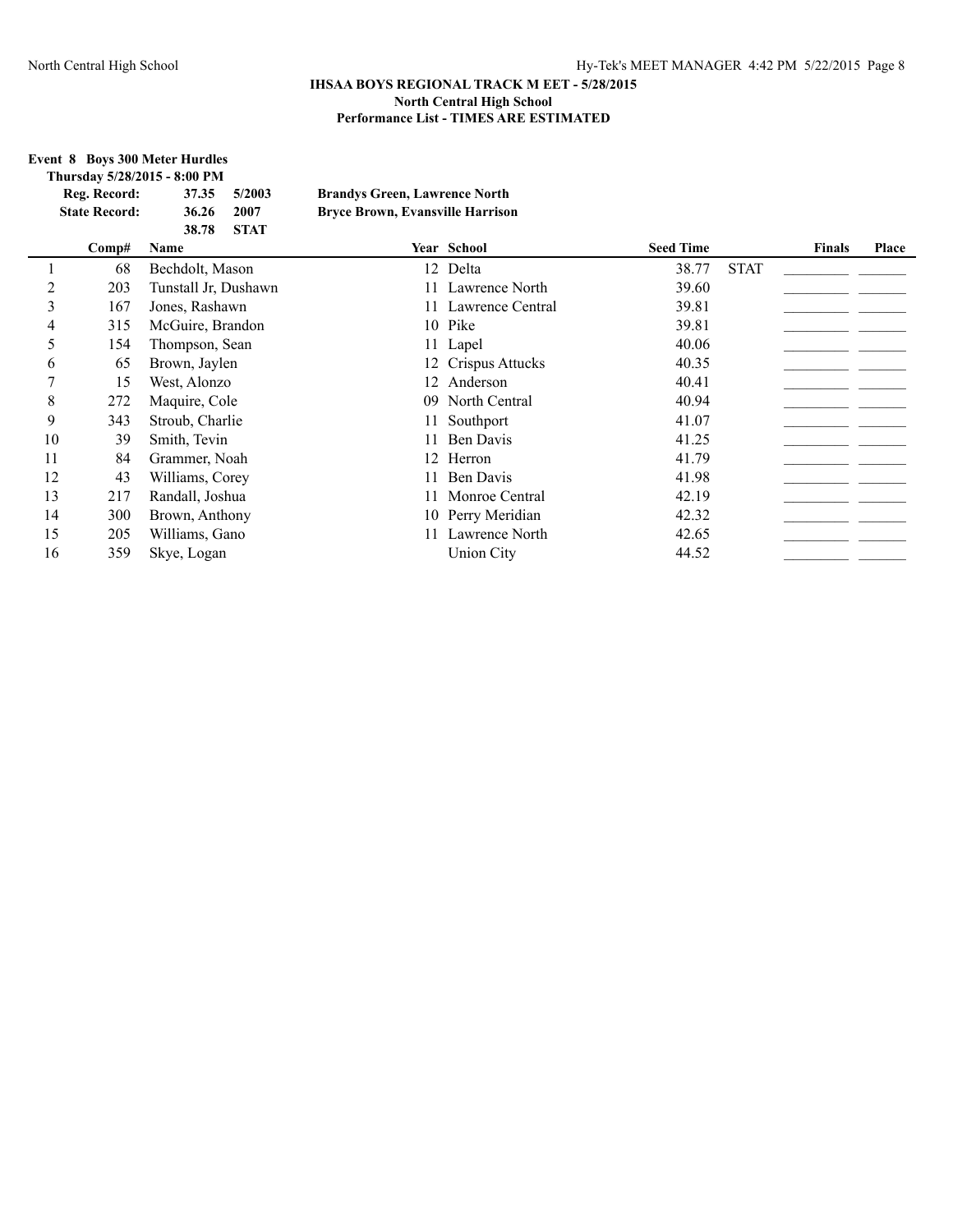| Event 6 Boys 4x100 Meter Relay |       |        |                         |
|--------------------------------|-------|--------|-------------------------|
| Thursday 5/28/2015 - 7:40 PM   |       |        |                         |
| Reg. Record:                   | 41.49 | 5/2008 | , Ben Davis             |
|                                |       |        | <b>Hester, Williams</b> |
| <b>State Record:</b>           | 41.02 | 1982   | , Gary Roosevelt        |

**Hester, Williams R., Williams L., Terrell Young, Patrick, Moore, Price**

**42.65 STAT**

|                | Comp#<br><b>Team</b>           |                              | Relay                          | <b>Seed Time</b>              | <b>Finals</b> | Place |
|----------------|--------------------------------|------------------------------|--------------------------------|-------------------------------|---------------|-------|
| 1              | <b>Ben Davis</b>               |                              |                                | <b>STAT</b><br>42.50          |               |       |
|                | 1) 25 Evans, Chris 11          | 2) 30 Jones, Derrick 12      | 3) 40 Thomas, Noah 10          | 4) 35 Powell, Christian 11    |               |       |
|                | 5) 32 Ladd, Julian 10          | 6) 27 Hoskins, Jermaine 09   | 7) 41 White, Arlie 11          | 8) 44 Williams, Rodney 11     |               |       |
| $\overline{c}$ | Lawrence North                 |                              |                                | 43.25                         |               |       |
|                | 1) 199 Schumpert, Adrian 11    | 2) 182 Clay III, William 11  | 3) 203 Tunstall Jr, Dushawn 11 | 4) 189 Lee, Jr, Jonathan 12   |               |       |
|                | 5) 193 McClaren Jr, Roger 09   | 6) 202 Smith, Elijah 10      | 7) 191 Martin, Brandon 11      | 8) 206 Williams, Martell 10   |               |       |
| 3              | Pike                           |                              |                                | 43.27                         |               |       |
|                | 1) 328 Williams, DeAndre 12    | 2) 325 Shaw, Jarel 10        | 3) 316 Medaris, Rashad 12      | 4) 307 Bellamy, Lavante 12    |               |       |
|                | 5) 320 Peterson, Cameron 09    | 6) 310 Ford, Duron 10        | 7) 314 Jackson, DeShaun 11     | 8) 329 Young, Andrew 10       |               |       |
| 4              | Indianapolis Cathedral         |                              |                                | 43.55                         |               |       |
|                | 1) 130 Dotson, Malcolm 12      | 2) 134 Hill, Ronnie 12       | 3) 135 Hobbs, Rayder 11        | 4) 128 Bond, Zack 11          |               |       |
|                | 5) 138 Letcher, Alec 12        | 6) 136 Jackson, Jamal 11     | 7) 140 Nickolson, Kyle 09      | 8) 142 Oskins, Satchel 10     |               |       |
| 5              | Southport                      |                              |                                | 43.65                         |               |       |
|                | 1) 338 Mappes, Andrew 10       | 2) 349 Walton, Eli 11        | 3) 336 Griffin, William 12     | 4) 348 Walker, Devin 12       |               |       |
|                | 5) 346 Tucker, Cardell 12      | 6) 340 Raisor, Kyle 11       | 7) 334 Ferguson, Aaron 12      |                               |               |       |
| 6              | Lawrence Central               |                              |                                | 43.74                         |               |       |
|                | 1) 156 Adams, Austin 09        | 2) 162 Doaks, Gerrid 11      | 3) 170 Lee, Thomas 11          | 4) 176 Muhammad, Calieel 12   |               |       |
|                | 5) 165 Hill, Steven 12         | 6) 157 Ball, Dashawn 10      | 7) 163 Graves, Ian 12          | 8) 179 Suiter, Ballard 11     |               |       |
| $\tau$         | Speedway                       |                              |                                | 43.78                         |               |       |
|                | 1) 350 Fritz, Andrew 10        | 2) 351 Hubbard, Isaiah 12    | 3) 352 Jones, Jacob 10         | 4) 353 Klotz, David 11        |               |       |
|                | 5) 354 Tyler, Cameron 11       | 6) 355 Valentine, Chris 09   | 7) 356 Wilcher, D'Ante 11      |                               |               |       |
| 8              | North Central                  |                              |                                | 44.04                         |               |       |
|                | 1) 267 Day, David 12           | 2) 274 Moore, Isaiah 09      | 3) 280 Roberts, Austin 11      | 4) 283 Stokes, George 09      |               |       |
|                | 5) 272 Maquire, Cole 09        | 6) 269 Henderson, Daryl 11   | 7) 284 Trotter, Jonathan 12    |                               |               |       |
| 9              | Anderson                       |                              |                                | 44.27                         |               |       |
|                | 1) 7 McClendon, Dayquez 09     | 2) 17 Williams, Khalil 12    | 3) 14 Tilford, Dominic 12      | 4) 9 Owens, ZacAree 10        |               |       |
|                | 5) 12 Reynolds, Najee 11       | 6) 11 Phillips, Joshua 11    | 7) 2 Armstrong, Aaron 09       |                               |               |       |
| 10             | Mt. Vernon (Fortville)         |                              |                                | 44.46                         |               |       |
|                | 1) 237 Shannon, Brayton 12     | 2) 233 Nelson, Juwann 11     | 3) 240 White, Caleb 12         | 4) 238 Werner, Dan 12         |               |       |
|                | 5) 221 Bigelow, Donovan 10     | 6) 224 Bradfield, Brendan 11 | 7) 226 Dixon, Jamal 09         |                               |               |       |
| 11             | Lapel                          |                              |                                | 44.55                         |               |       |
|                | 1) 155 Voegle, Seth 12         | 2) 152 Loller, Hunter 10     | 3) 153 Sakeuh, Matthew 09      | 4) 148 Bowen, Cameron 10      |               |       |
|                | 5) 150 Clouse, Jordan 12       | 6) 154 Thompson, Sean 11     | 7) 149 Butcher, Andy 11        |                               |               |       |
| 12             | Indianapolis Bishop Chatard    |                              |                                | 44.69                         |               |       |
|                | 1) 98 Bunnell, Marlin 12       | 2) 102 Grote, Tommy 11       | 3) 99 Chavis, John 11          | 4) 111 Stiver, Jarrod 10      |               |       |
|                | 5) 109 Sammy, Robert 11        | 6) 108 Sammy, Brandon 10     | 7) 101 Grote, Nick 11          | 8) 110 Saunders, Pete 11      |               |       |
| 13             | Indianapolis Arsenal Technical |                              |                                | 44.82                         |               |       |
|                | 1) 87 Gardner, Quavon 11       | 2) 88 Gates, Jimmy 11        | 3) 90 Hood, Keith 12           | 4) 91 Payne, Darrell 12       |               |       |
|                | 5) 85 Broner, Anfernee 11      | 6) 89 Graham, Kelan 11       | 7) 92 Powell, Coulter 11       | 8) 94 Wakefield, Quantrell 12 |               |       |
| 14             | Muncie Central                 |                              |                                | 46.02                         |               |       |
|                | 1) 260 Twilley, Travies 12     | 2) 251 Carter, Keydrick 12   | 3) 258 Searcy, Akil 10         | 4) 250 Branson, Amel 09       |               |       |
|                | 5) 252 Hall, Drake 09          | 6) 253 Hill, Michael 11      |                                |                               |               |       |
| 15             | Monroe Central                 |                              |                                | 46.20                         |               |       |
|                | 1) 220 Writtenhouse, Tyler 09  | 2) 215 Pierce, Drew 10       | 3) 214 Mitchell, Nick 09       | 4) 217 Randall, Joshua 11     |               |       |
|                | 5) 213 Jones, Austin 12        | 6) 218 Sears, Randal 12      |                                |                               |               |       |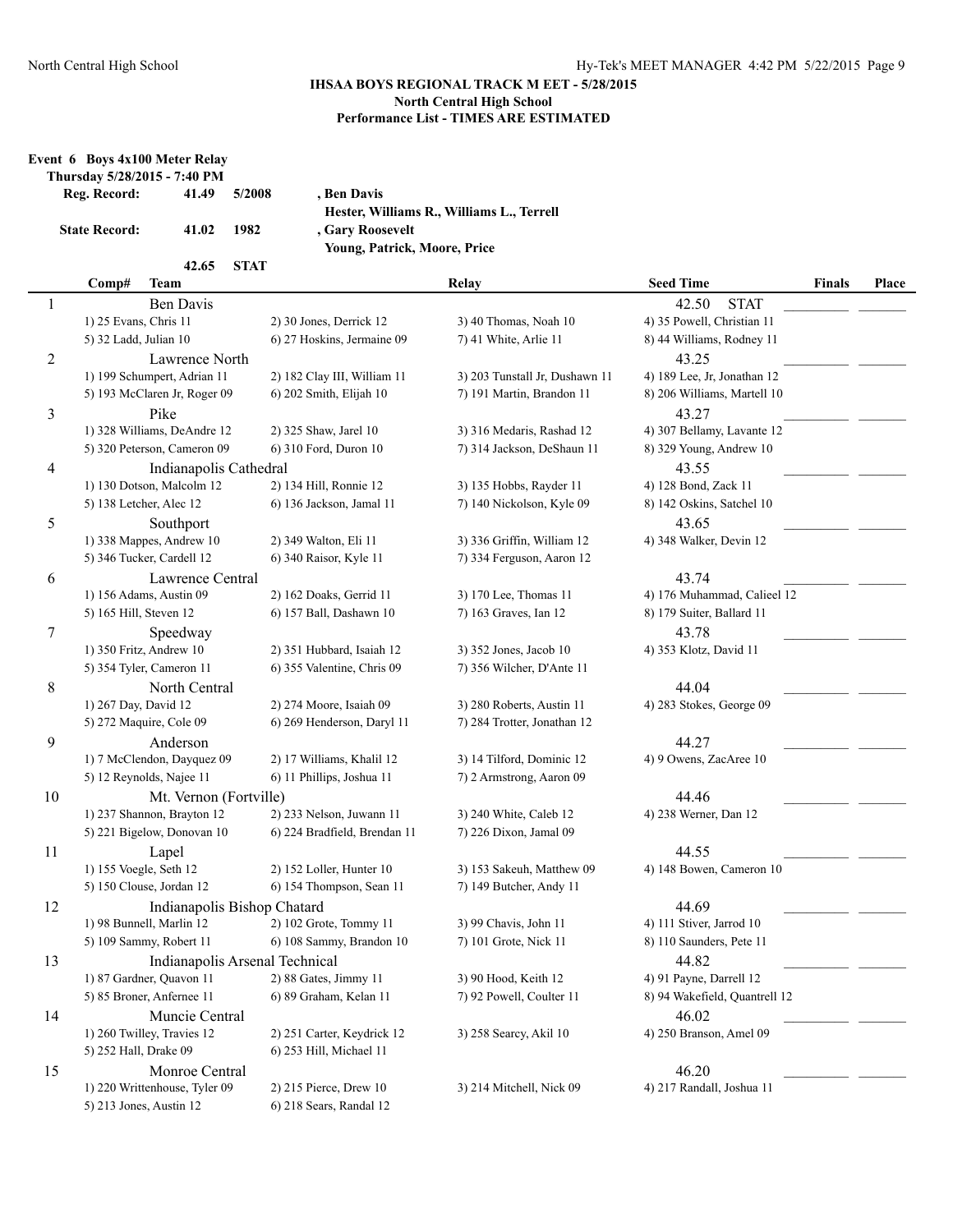# **Event 6 ... (Boys 4x100 Meter Relay)**

| `omp#<br>l`eam            |                           | Relav                         | <b>Seed Time</b>       | <b>Finals</b> | Place |
|---------------------------|---------------------------|-------------------------------|------------------------|---------------|-------|
| Muncie Burris             |                           |                               | 46.91                  |               |       |
| 1) 243 Baker, Dominick 11 | 2) 244 Bohanon, Dmitri 10 | 3) 245 Leusmann, Alexander 09 | 4) 242 Ahmed, Akrem 12 |               |       |
| 5) 246 Shoults, Joshua 10 |                           |                               |                        |               |       |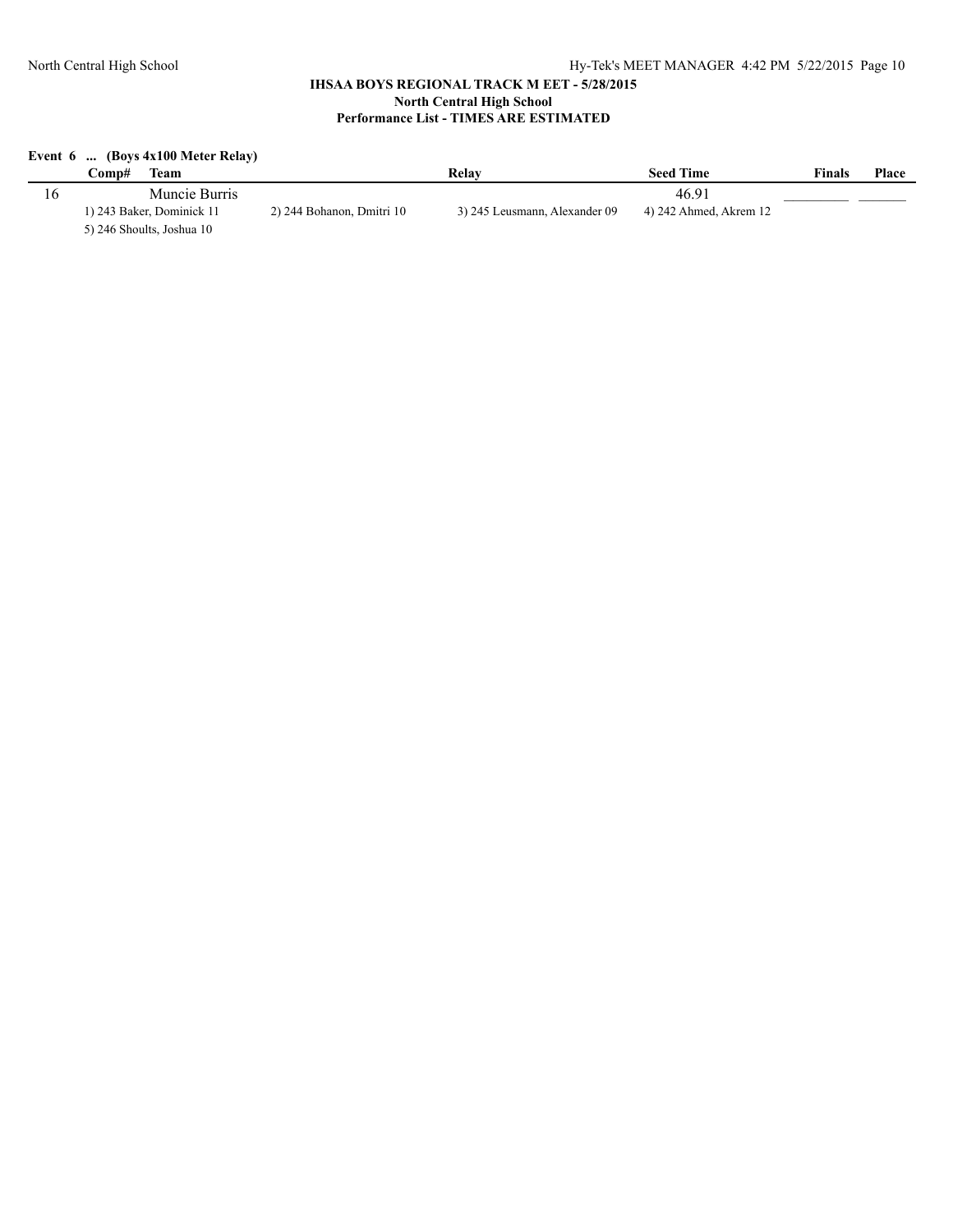**Event 11 Boys 4x400 Meter Relay**

| Thursday 5/28/2015 - 8:45 PM |         |               |
|------------------------------|---------|---------------|
| Reg. Record:                 | 3:15.94 | 5/198         |
| <b><i><u>CIITE</u></i></b>   | 2.127   | $\lambda$ 000 |

**Reg. Record: 3:15.94 5/1980 , North Central State Record: 3:13.66 1980 , Gary West Side Carter, Peterson, Monagan, Burnett**

**3:21.06 STAT**

|    | <b>Team</b><br>Comp#           |                              |                              | Relay                           | <b>Seed Time</b>           | <b>Finals</b> | Place |
|----|--------------------------------|------------------------------|------------------------------|---------------------------------|----------------------------|---------------|-------|
| 1  | <b>Ben Davis</b>               |                              |                              |                                 | 3:25.72                    |               |       |
|    | 1) 40 Thomas, Noah 10          |                              | 2) 26 Goss, Harrison 11      | 3) 38 Smith, Sidney 12          | 4) 42 Wilkerson, Jordan 11 |               |       |
|    | 5) 30 Jones, Derrick 12        |                              | 6) 27 Hoskins, Jermaine 09   | 7) 41 White, Arlie 11           | 8) 35 Powell, Christian 11 |               |       |
| 2  | Pike                           |                              |                              |                                 | 3:25.80                    |               |       |
|    | 1) 321 Quinn, Quinn 12         |                              | 2) 322 Ramsey, Deven 11      | 3) 324 Robinson, Adrian 11      | 4) 311 Garrett, Frank 12   |               |       |
|    | 5) 314 Jackson, DeShaun 11     |                              | 6) 315 McGuire, Brandon 10   | 7) 325 Shaw, Jarel 10           | 8) 327 Vinson, Mychal 11   |               |       |
| 3  |                                | Lawrence Central             |                              |                                 | 3:26.46                    |               |       |
|    | 1) 159 Barrett, Bryndon 11     |                              | 2) 167 Jones, Rashawn 11     | 3) 168 Karnes-smith, Cartier 11 | 4) 169 Lawrence, Darin 12  |               |       |
|    | 5) 166 Jones, Dominique 10     |                              | 6) 171 Lee, Tyrone 09        | 7) 178 Rush, Montez 11          | 8) 179 Suiter, Ballard 11  |               |       |
| 4  |                                | Pendleton Heights            |                              |                                 | 3:27.48                    |               |       |
|    | 1) 296 Taylor, Zack 12         |                              | 2) 291 Hutchinson, Kaid 11   | 3) 293 McCallister, Mark 12     | 4) 298 Wilson, Ashton 11   |               |       |
|    | 5) 294 Miller, Dawson 10       |                              | 6) 297 Theoharis, Alex 11    | 7) 295 Quiroga, Thomas 09       |                            |               |       |
| 5  | North Central                  |                              |                              |                                 | 3:28.31                    |               |       |
|    | 1) 266 Carson, Justin 12       |                              | 2) 272 Maquire, Cole 09      | 3) 278 Pryuer, Jaleel 11        | 4) 281 Rossebo, Alex 12    |               |       |
|    | 5) 276 Oakley, Darius 10       |                              | 6) 271 Koczenasz, Jordan 12  | 7) 274 Moore, Isaiah 09         | 8) 285 Ware, Isaiah 10     |               |       |
| 6  |                                | Indianapolis Bishop Chatard  |                              |                                 | 3:28.97                    |               |       |
|    | 1) 99 Chavis, John 11          |                              | 2) 101 Grote, Nick 11        | 3) 110 Saunders, Pete 11        | 4) 111 Stiver, Jarrod 10   |               |       |
|    | 5) 109 Sammy, Robert 11        |                              | 6) 108 Sammy, Brandon 10     | 7) 102 Grote, Tommy 11          | 8) 98 Bunnell, Marlin 12   |               |       |
| 7  | Southport                      |                              |                              |                                 | 3:29.08                    |               |       |
|    | 1) 343 Stroub, Charlie 11      |                              | 2) 339 Miller, Amone 12      | 3) 349 Walton, Eli 11           | 4) 348 Walker, Devin 12    |               |       |
|    | 5) 331 Crook, Michael 09       |                              | 6) 347 Wagner, Kevin 12      | 7) 340 Raisor, Kyle 11          | 8) 336 Griffin, William 12 |               |       |
| 8  | Yorktown                       |                              |                              |                                 | 3:29.98                    |               |       |
|    | 1) 367 Applegate, Brandt 09    |                              | 2) 366 Allen, Dawson 10      | 3) 377 Mullins, Connor 12       | 4) 375 Miller, Riley 12    |               |       |
|    | 5) 369 Harvey, Blaine 11       |                              | 6) 374 McNamara, Kevin 10    | 7) 376 Moore, Carson 12         | 8) 378 Smith, Bobby 09     |               |       |
| 9  | Lawrence North                 |                              |                              |                                 | 3:30.00                    |               |       |
|    | 1) 203 Tunstall Jr, Dushawn 11 |                              | 2) 188 Jerger, Timothy 12    | 3) 195 Nugen, Tyler 11          | 4) 192 Mason, Deangelo 10  |               |       |
|    | 5) 183 Demmings, Meddie 12     |                              | 6) 198 Robinson, Deangelo 12 | 7) 181 Abram Jr, Alex 10        |                            |               |       |
| 10 | Anderson                       |                              |                              |                                 | 3:30.36                    |               |       |
|    | 1) 8 McIntosh, Dey 11          |                              | 2) 15 West, Alonzo 12        | 3) 17 Williams, Khalil 12       | 4) 16 White, Semaj 11      |               |       |
|    | 5) 5 Jones, Xavier 11          |                              | 6) 9 Owens, ZacAree 10       | 7) 3 Boatner, Noah 11           |                            |               |       |
| 11 |                                | Mt. Vernon (Fortville)       |                              |                                 | 3:30.66                    |               |       |
|    | 1) 221 Bigelow, Donovan 10     |                              | 2) 239 Werner, Pete 10       | 3) 238 Werner, Dan 12           | 4) 233 Nelson, Juwann 11   |               |       |
|    | 5) 230 House, Jordan 11        |                              | 6) 235 Ratekin, Braxton 12   | 7) 232 Miller, Blake 10         | 8) 225 Carver, Alex 09     |               |       |
| 12 |                                | Heritage Christian           |                              |                                 | 3:31.43                    |               |       |
|    | 1) 75 Adams, Jair 09           |                              | 2) 76 Gasken, Ethan 11       | 3) 79 Lisby, Garrett 12         | 4) 80 Madsen, Andrew 11    |               |       |
|    | 5) 77 Hadley, Luke 11          |                              | 6) 78 Kopplin, Jacob 11      | 7) 82 Pendleton, Jacob 11       | 8) 83 Snyder, Caleb 12     |               |       |
| 13 |                                | Indianapolis Cardinal Ritter |                              |                                 | 3:32.71                    |               |       |
|    | 1) 117 Fierst, Jacob 12        |                              | 2) 121 Krieger, Kyle 11      | 3) 115 Everett, Joe 11          | 4) 116 Fierst, Aiden 10    |               |       |
|    | 5) 114 Dimmitt, Nathan 10      |                              | 6) 123 Russell, Xavier 11    | 7) 113 Brown, Jack 11           |                            |               |       |
| 14 |                                | <b>Brebeuf Jesuit Prep</b>   |                              |                                 | 3:33.08                    |               |       |
|    | 1) 48 Fink, Matthew 10         |                              | 2) 50 Hardeman, Sam 11       | 3) 51 Harless, Brady 10         | 4) 56 Williamson, Evan 11  |               |       |
|    | 5) 52 Howell, Conner 12        |                              | 6) 58 Wooldridge, John 12    | 7) 53 Morelock, Robby 11        | 8) 57 Winston, Terry 12    |               |       |
| 15 | Monroe Central                 |                              |                              |                                 | 3:34.24                    |               |       |
|    | 1) 218 Sears, Randal 12        |                              | 2) 217 Randall, Joshua 11    | 3) 210 Calhoun, Garrett 12      | 4) 211 Drummer, Marcus 12  |               |       |
|    | 5) 209 Burtley, Javarion 12    |                              | 6) 219 Smithson, Isaac 10    |                                 |                            |               |       |
| 16 | Muncie Central                 |                              |                              |                                 | 3:36.07                    |               |       |
|    | 1) 255 Jackson, Da'evon 12     |                              | 2) 256 Johnson, Javan 11     | 3) 261 York, Isaiah 11          | 4) 262 Young, Eliseus 09   |               |       |
|    | 5) 259 Taylor, Gino 10         |                              | 6) 263 Young, Eliyahu 09     |                                 |                            |               |       |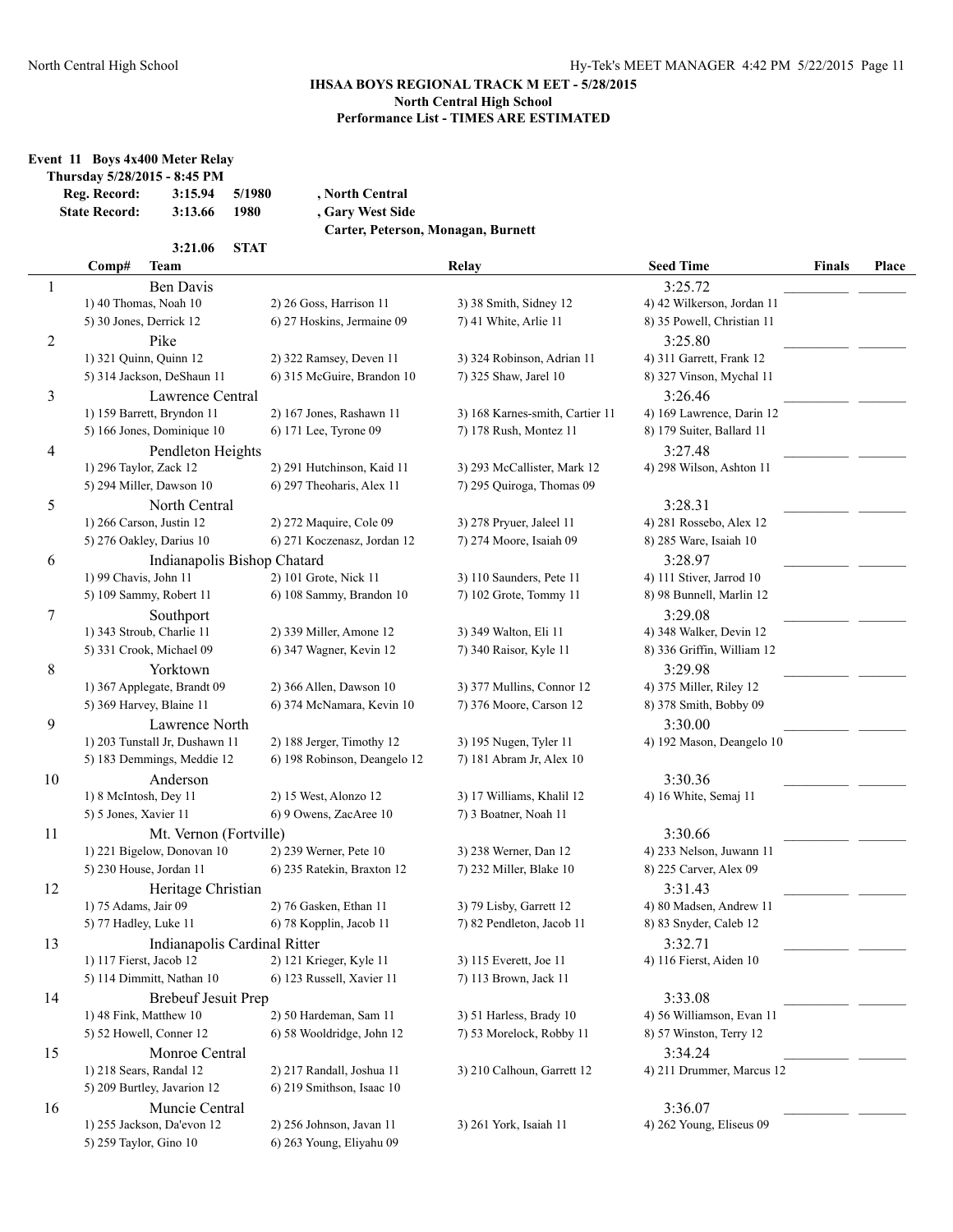**Event 1 Boys 4x800 Meter Relay**

## **IHSAA BOYS REGIONAL TRACK M EET - 5/28/2015 North Central High School Performance List - TIMES ARE ESTIMATED**

|                | Reg. Record:             | Thursday 5/28/2015 - 6:00 PM<br>7:45.70 | 5/25/2006   | , Bishop chatard                | Ball, Dietrick, Poore, Leone, Nelson, Kremer |                              |               |       |
|----------------|--------------------------|-----------------------------------------|-------------|---------------------------------|----------------------------------------------|------------------------------|---------------|-------|
|                | <b>State Record:</b>     | 7:38.62                                 | 2011        | , Lawrence Central              |                                              |                              |               |       |
|                |                          |                                         |             | Turner, Claflin, Steele, Dorsey |                                              |                              |               |       |
|                | Comp#                    | 7:56.23<br>Team                         | <b>STAT</b> |                                 | <b>Relay</b>                                 | <b>Seed Time</b>             | <b>Finals</b> | Place |
| $\mathbf{1}$   |                          | North Central                           |             |                                 |                                              | 8:07.26                      |               |       |
|                | 1) 266 Carson, Justin 12 |                                         |             | 2) 271 Koczenasz, Jordan 12     | 3) 281 Rossebo, Alex 12                      | 4) 282 Smith, Conor 12       |               |       |
|                | 5) 278 Pryuer, Jaleel 11 |                                         |             | 6) 279 Rice, Solomon 12         | 7) 273 McGoff, Adam 10                       | 8) 277 Payne-Martin, Jack 10 |               |       |
| $\overline{c}$ |                          | <b>Brebeuf Jesuit Prep</b>              |             |                                 |                                              | 8:08.43                      |               |       |
|                | 1) 46 Coffey, David 11   |                                         |             | 2) 48 Fink, Matthew 10          | 3) 51 Harless, Brady 10                      | 4) 56 Williamson, Evan 11    |               |       |
|                | 5) 47 Dvornik, Ryan 12   |                                         |             | 6) 54 Snider, Zack 12           | 7) 55 Soto-lozada, Angel 12                  | 8) 49 Gartenhaus, Matthew 12 |               |       |
| 3              |                          | Pike                                    |             |                                 |                                              | 8:10.55                      |               |       |
|                |                          | 1) 317 Meyers, Quinn 11                 |             | 2) 323 Richardson, Noah 11      | 3) 322 Ramsey, Deven 11                      | 4) 309 Ellington, Marcus 11  |               |       |
|                |                          | 5) 319 Ojerinde, Luku 09                |             | 6) 313 Hutchin, DeRoy 10        | 7) 312 Hamm, Maxx 11                         | 8) 327 Vinson, Mychal 11     |               |       |
| 4              |                          | Lawrence North                          |             |                                 |                                              | 8:12.85                      |               |       |
|                |                          | 1) 201 Silvester, Almulstapha 12        |             | 2) 185 Harris, Kyle 10          | 3) 195 Nugen, Tyler 11                       | 4) 186 Hoeft, Ethan 12       |               |       |
|                |                          | 5) 187 Hoskins, Matthew 11              |             | 6) 197 Reid, William 10         | 7) 188 Jerger, Timothy 12                    | 8) 204 Williams, Aaron 09    |               |       |
| 5              |                          | Indianapolis Cardinal Ritter            |             |                                 |                                              | 8:15.92                      |               |       |
|                |                          | 1) 125 Schepers, Luke 12                |             | 2) 126 Wehrle, Max 11           | 3) 122 Odell, Jona 12                        | 4) 121 Krieger, Kyle 11      |               |       |
|                | 5) 117 Fierst, Jacob 12  |                                         |             | 6) 114 Dimmitt, Nathan 10       | 7) 124 Schepers, Connor 09                   | 8) 116 Fierst, Aiden 10      |               |       |
| 6              |                          | Indianapolis Cathedral                  |             |                                 |                                              | 8:18.36                      |               |       |
|                |                          | 1) 129 Cholewa, Dariusz 12              |             | 2) 131 Engle, Patrick 12        | 3) 137 King, Carter 12                       | 4) 141 O'Neil, Patrick 12    |               |       |
|                |                          | 5) 139 Mathioudakis, Rob 12             |             | 6) 132 Gresham, Patrick 11      | 7) 144 Will, Jacob 11                        | 8) 145 Will, John 11         |               |       |
| $\tau$         |                          | Anderson                                |             |                                 |                                              | 8:20.79                      |               |       |
|                | 1) 13 Stevens, Austin 11 |                                         |             | 2) 5 Jones, Xavier 11           | 3) 3 Boatner, Noah 11                        | 4) 6 Kabir, Jason 11         |               |       |
|                | 5) 4 Harvey, Tanner 09   |                                         |             | 6) 1 Amalfitano, Edward 09      |                                              |                              |               |       |
| $8\,$          |                          | Ben Davis                               |             |                                 |                                              | 8:30.37                      |               |       |
|                | 1) 22 Canales, Nate 12   |                                         |             | 2) 23 Carter, Adrian 12         | 3) 33 O'Day, Connor 12                       | 4) 37 Pumphrey, Noah 11      |               |       |
|                | 5) 29 Jerrett, Jaden 11  |                                         |             | 6) 31 Knop, Jonathan 11         | 7) 18 Araya, Amanual 12                      | 8) 28 Irons, Koro 11         |               |       |
| 9              |                          | Muncie Central                          |             |                                 |                                              | 8:32.27                      |               |       |
|                | 1) 249 Bell, Tariq 10    |                                         |             | 2) 248 Bell, Francisco 10       | 3) 255 Jackson, Da'evon 12                   | 4) 256 Johnson, Javan 11     |               |       |
|                | 5) 257 Privett, Jesse 11 |                                         |             | 6) 259 Taylor, Gino 10          |                                              |                              |               |       |
| 10             |                          | Southport                               |             |                                 |                                              | 8:33.96                      |               |       |
|                | 1) 337 Kulia, Garkor 12  |                                         |             | 2) 333 Farino, Dominick 10      | 3) 341 Speiser, Scott 09                     | 4) 344 Telez, Jose 09        |               |       |
|                | 5) 345 Torres, Luis 11   |                                         |             | 6) 342 Springer, Josh 12        | 7) 330 Basey, Wyatt 11                       | 8) 335 Garrett, Max 10       |               |       |
| 11             |                          | Lawrence Central                        |             |                                 |                                              | 8:35.77                      |               |       |
|                |                          | 1) 159 Barrett, Bryndon 11              |             | 2) 173 Lukens, Andrew 11        | 3) 169 Lawrence, Darin 12                    | 4) 160 Burrell, Keegan 12    |               |       |
|                | 5) 164 Greer, Josh 12    |                                         |             | 6) 172 Lukens, Alex 09          | 7) 175 Mcguire, Liam 10                      | 8) 177 Patterson, B.J. 09    |               |       |
| 12             |                          | Indianapolis Bishop Chatard             |             |                                 |                                              | 8:39.38                      |               |       |
|                | 1) 96 Atha, Mason 11     |                                         |             | 2) 100 Crawford, Jax 10         | 3) 104 Kellison, Jack 11                     | 4) 107 Oldiges, Jon 11       |               |       |
|                |                          | 5) 97 Banayote, Anthony 10              |             | 6) 106 Mark, Luke 10            | 7) 103 Hurley, Sean 10                       | 8) 111 Stiver, Jarrod 10     |               |       |
| 13             |                          | Covenant Christian (Indpls)             |             |                                 |                                              | 8:39.48                      |               |       |
|                | 1) 60 Davis, Hanniah 11  |                                         |             | 2) 61 Hurt, Abrahm 11           | 3) 62 Skinner, Ryan 12                       | 4) 63 Strege, Ryan 09        |               |       |
| 14             |                          | Yorktown                                |             |                                 |                                              | 8:41.60                      |               |       |
|                |                          | 1) 377 Mullins, Connor 12               |             | 2) 378 Smith, Bobby 09          | 3) 376 Moore, Carson 12                      | 4) 374 McNamara, Kevin 10    |               |       |
|                |                          | 5) 368 Clausen, Garrett 09              |             | 6) 369 Harvey, Blaine 11        | 7) 372 Kratz, Kevin 10                       | 8) 379 Trulock, Wilson 11    |               |       |
| 15             |                          | Monroe Central                          |             |                                 |                                              | 8:42.07                      |               |       |
|                |                          | 1) 211 Drummer, Marcus 12               |             | 2) 216 Pollard-kennedy, Zane 10 | 3) 212 Grant, Jordan 12                      | 4) 208 Brown, Justin 12      |               |       |
|                |                          | 5) 210 Calhoun, Garrett 12              |             | 6) 219 Smithson, Isaac 10       |                                              |                              |               |       |
| 16             |                          | Mt. Vernon (Fortville)                  |             |                                 |                                              | 8:43.50                      |               |       |
|                |                          | 1) 231 McDonald, Jimmy 12               |             | 2) 239 Werner, Pete 10          | 3) 223 Bozymski, Brian 11                    | 4) 241 Wood, Brisco 11       |               |       |
|                | 5) 222 Bostic, Tyler 09  |                                         |             | 6) 236 Rush, Aaron 11           | 7) 225 Carver, Alex 09                       | 8) 230 House, Jordan 11      |               |       |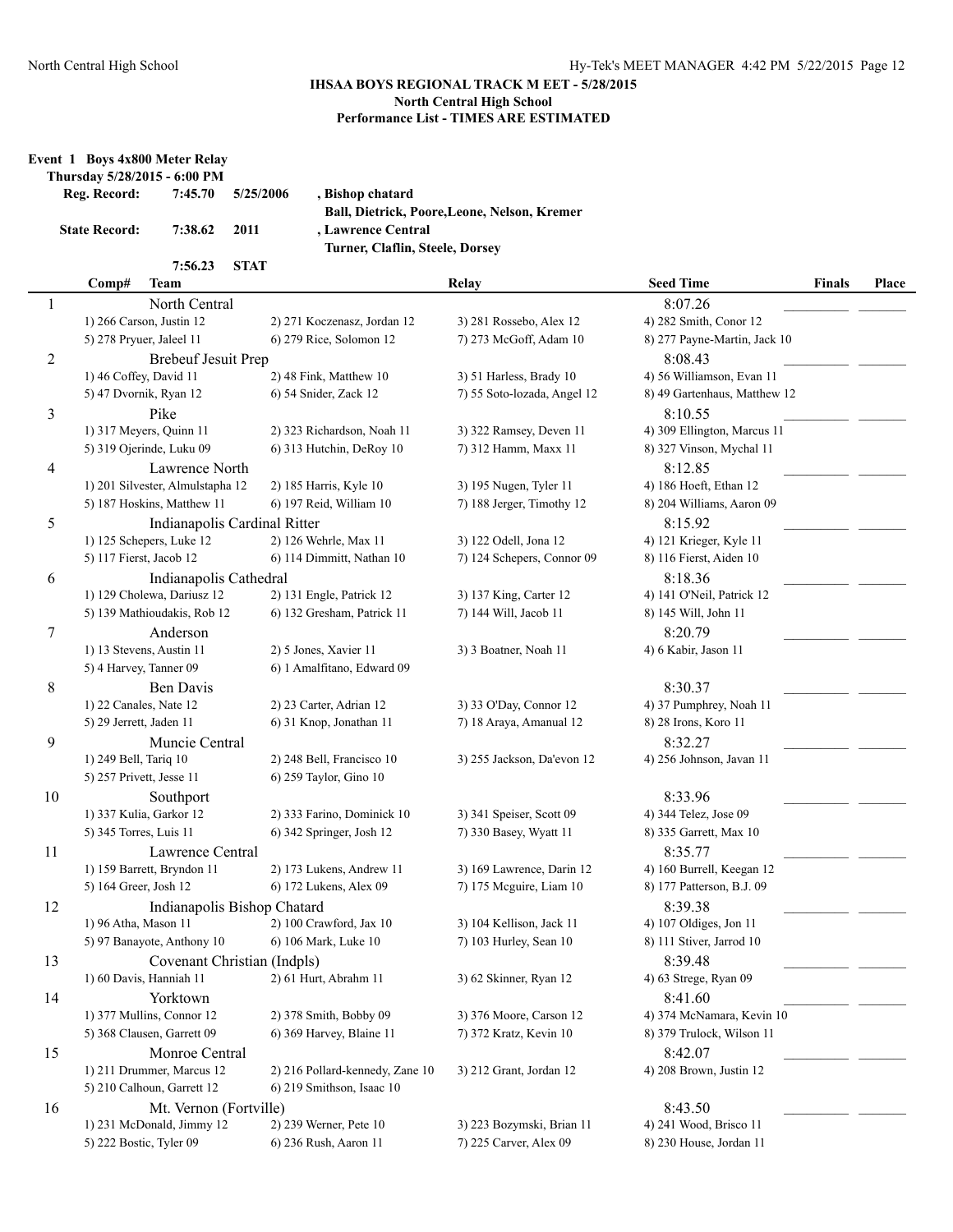**Event 12 Boys High Jump**

| Reg. Record:         | 5/1998<br>7-01.50          | Lamar Johnson, North Central                     |                  |             |               |       |
|----------------------|----------------------------|--------------------------------------------------|------------------|-------------|---------------|-------|
| <b>State Record:</b> | $7 - 01.25$<br>1977        | Woodard, Jones, Shumpert, New Alb.Mt. Ver., KoK. |                  |             |               |       |
|                      | $6 - 04.00$<br><b>STAT</b> |                                                  |                  |             |               |       |
| Comp#                | <b>Name</b>                | <b>Year School</b>                               | <b>Seed Mark</b> |             | <b>Finals</b> | Place |
| 318                  | Minor, Rahman              | 10 Pike                                          | $6-08.00$        | <b>STAT</b> |               |       |
| 207                  | Watkins, DaMarcus          | 12 Liberty Christian                             | $6-04.00$        | <b>STAT</b> |               |       |
| 42                   | Wilkerson, Jordan          | 11 Ben Davis                                     | $6 - 04.00$      | <b>STAT</b> |               |       |
| 10                   | Patterson, Aubrey          | 12 Anderson                                      | $6 - 03.00$      |             |               |       |
| 17                   | Williams, Khalil           | 12 Anderson                                      | $6 - 02.00$      |             |               |       |
|                      |                            | Thursday 5/28/2015 - 6:00 PM                     |                  |             |               |       |

|    | 207 | Watkins, DaMarcus | 12 Liberty Christian | <b>STAT</b><br>$6 - 04.00$ |
|----|-----|-------------------|----------------------|----------------------------|
| 3  | 42  | Wilkerson, Jordan | 11 Ben Davis         | <b>STAT</b><br>$6-04.00$   |
|    | 10  | Patterson, Aubrey | 12 Anderson          | $6 - 03.00$                |
|    | 17  | Williams, Khalil  | 12 Anderson          | $6 - 02.00$                |
| 6  | 120 | Johnson, Eli      | 10 Indianapolis      | $6 - 02.00$                |
|    | 101 | Grote, Nick       | 11 Chatard           | $6 - 02.00$                |
| 8  | 86  | Gaddie, Greg      | 12 Tech              | $6 - 02.00$                |
| 9  | 26  | Goss, Harrison    | 11 Ben Davis         | $6 - 02.00$                |
| 10 | 343 | Stroub, Charlie   | 11 Southport         | $6 - 00.00$                |
| 11 | 19  | Bisal, Asmar      | 12 Ben Davis         | $6 - 00.00$                |
| 12 | 289 | Lee, Evan         | 11 Park Tudor        | $6 - 00.00$                |
| 13 | 45  | Madison, Jonah    | 10 Blue River Valley | $6 - 00.00$                |
| 14 | 209 | Burtley, Javarion | 12 Monroe Central    | $5 - 10.00$                |
| 15 | 147 | Neal, Aaron       | 11 Jay County        | $5 - 10.00$                |
| 16 | 259 | Taylor, Gino      | 10 Muncie Central    | $5 - 10.00$                |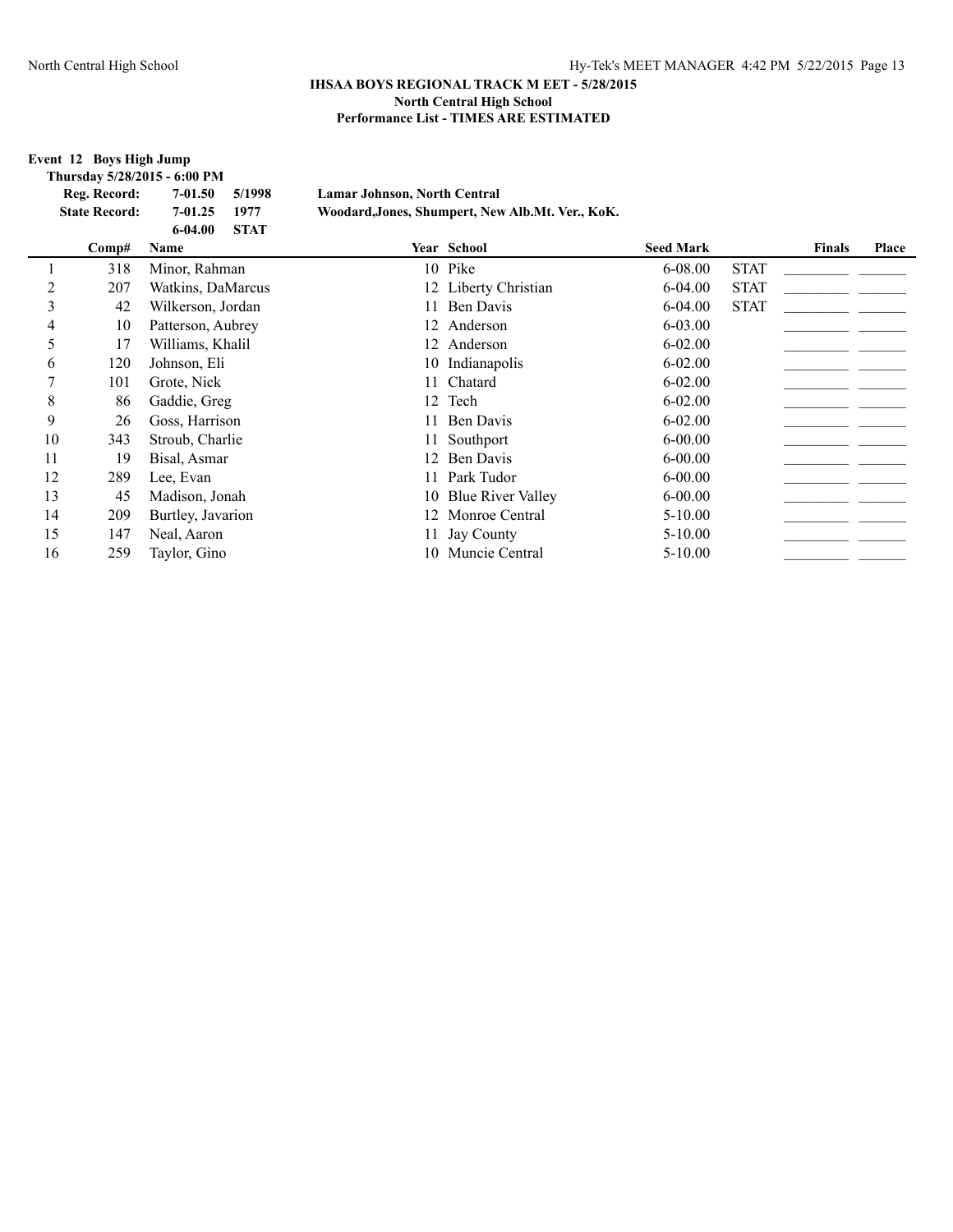|             | <b>Event 16 Boys Pole Vault</b>      | Thursday 5/28/2015 - 6:00 PM                                    |                                                                                   |                       |                  |               |       |
|-------------|--------------------------------------|-----------------------------------------------------------------|-----------------------------------------------------------------------------------|-----------------------|------------------|---------------|-------|
|             | Reg. Record:<br><b>State Record:</b> | 5/2009<br>$16-01$<br>$17-00$<br>2007<br><b>STAT</b><br>14-04.00 | <b>Zach Saunders, Lawrence Central</b><br><b>Corey Shank, Fort Wayne Northrop</b> |                       |                  |               |       |
|             | Comp#                                | <b>Name</b>                                                     |                                                                                   | Year School           | <b>Seed Mark</b> | <b>Finals</b> | Place |
|             | 229                                  | Hine, Lincoln                                                   |                                                                                   | 12 Mt. Vernon         | 12-10.00         |               |       |
| 2           | 293                                  | McCallister, Mark                                               |                                                                                   | 12 Pendleton Heights  | 12-04.00         |               |       |
| 3           | 93                                   | Salazar, Jose                                                   |                                                                                   | 12 Tech               | 12-04.00         |               |       |
| 4           | 36                                   | Priddy, Caelan                                                  |                                                                                   | 12 Ben Davis          | 12-04.00         |               |       |
| 5           | 227                                  | Forsythe, Kyle                                                  | 12                                                                                | Mt. Vernon            | 12-04.00         |               |       |
| 6           | 347                                  | Wagner, Kevin                                                   |                                                                                   | 12 Southport          | 12-04.00         |               |       |
| 7           | 58                                   | Wooldridge, John                                                | 12                                                                                | <b>Brebeuf Jesuit</b> | 12-04.00         |               |       |
| $\,$ 8 $\,$ | 52                                   | Howell, Conner                                                  | 12                                                                                | <b>Brebeuf Jesuit</b> | 11-04.00         |               |       |
| 9           | 179                                  | Suiter, Ballard                                                 | 11                                                                                | Lawrence Central      | $10-10.00$       |               |       |
| 10          | 105                                  | Mack, Jacob                                                     | 11                                                                                | Chatard               | $10-10.00$       |               |       |
| 11          | 200                                  | Seni, Brandon                                                   |                                                                                   | 10 Lawrence North     | $10-10.00$       |               |       |
| 12          | 340                                  | Raisor, Kyle                                                    | 11                                                                                | Southport             | $10-10.00$       |               |       |
| 13          | 119                                  | Houston, Cam                                                    | 09                                                                                | Indianapolis          | $10-10.00$       |               |       |
| 14          | 133                                  | Havens, David                                                   | 09                                                                                | Indpls Cath.          | $10-04.00$       |               |       |
| 15          | 85                                   | Broner, Anfernee                                                | 11                                                                                | Tech                  | $10-04.00$       |               |       |
| 16          | 196                                  | Reeves, Tony                                                    | 09.                                                                               | Lawrence North        | $10-04.00$       |               |       |
| 17          | 270                                  | Karmazyn, Avaid                                                 | 10                                                                                | North Central         | $10-04.00$       |               |       |
| 18          | 69                                   | Foster, Anthony                                                 |                                                                                   | 10 Delta              | $7 - 10.00$      |               |       |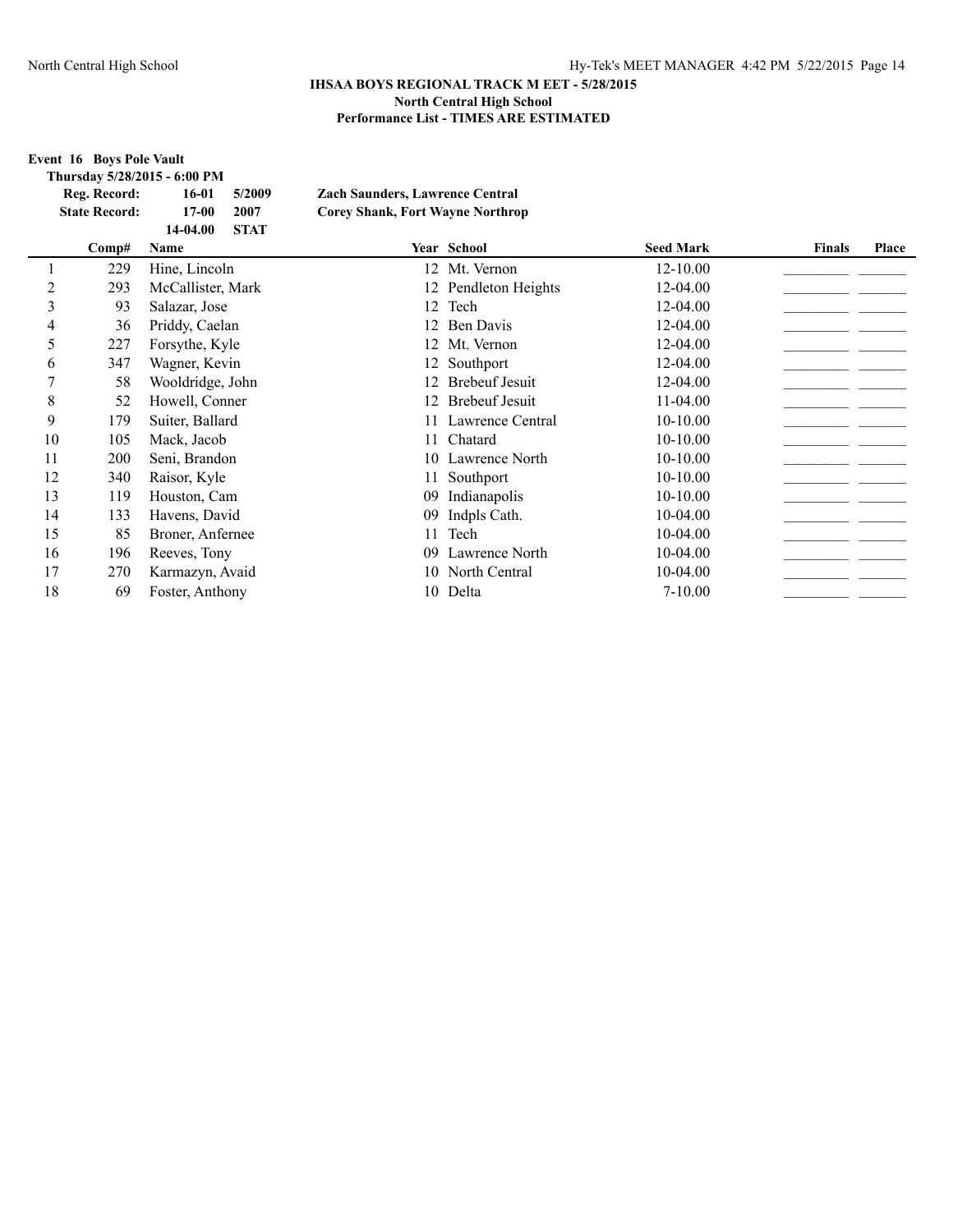**Event 15 Boys Long Jump**

| Thursday 5/28/2015 - 6:00 PM |                  |             |                                          |                  |             |        |       |
|------------------------------|------------------|-------------|------------------------------------------|------------------|-------------|--------|-------|
| Reg. Record:                 | 24-08            | 5/2007      | <b>Traquincey Wilson, Lawrence North</b> |                  |             |        |       |
| <b>State Record:</b>         | 24-07.75         | 1995        | <b>Frank Young, Kokomo</b>               |                  |             |        |       |
|                              | $22 - 02.50$     | <b>STAT</b> |                                          |                  |             |        |       |
| Comp#                        | Name             |             | <b>Year School</b>                       | <b>Seed Mark</b> |             | Finals | Place |
|                              | Powell Christian |             | - Ren Davis                              | 22-08.00         | <b>STAT</b> |        |       |

|    | 35  | Powell, Christian   |    | 11 Ben Davis         | 22-08.00     | <b>STAT</b> |  |
|----|-----|---------------------|----|----------------------|--------------|-------------|--|
|    | 25  | Evans, Chris        |    | 11 Ben Davis         | $21 - 10.00$ |             |  |
| 3  | 162 | Doaks, Gerrid       |    | 11 Lawrence Central  | 21-06.50     |             |  |
| 4  | 287 | Brimmage, Brent     |    | 10 Park Tudor        | $21 - 03.00$ |             |  |
|    | 146 | Wiseman, Malcolm    |    | 10 Indpls Cath.      | 21-01.50     |             |  |
| 6  | 311 | Garrett, Frank      |    | 12 Pike              | 21-01.00     |             |  |
|    | 283 | Stokes, George      |    | 09 North Central     | $21 - 00.00$ |             |  |
| 8  | 301 | Buchanan, Christian |    | 11 Perry Meridian    | 20-05.00     |             |  |
| 9  | 328 | Williams, DeAndre   |    | 12 Pike              | $20 - 05.00$ |             |  |
| 10 | 207 | Watkins, DaMarcus   |    | 12 Liberty Christian | 20-04.50     |             |  |
| 11 | 110 | Saunders, Pete      |    | 11 Chatard           | $20 - 03.50$ |             |  |
| 12 | 194 | Myers, Kivahni      |    | 11 Lawrence North    | 19-11.00     |             |  |
| 13 | 206 | Williams, Martell   |    | 10 Lawrence North    | 19-10.00     |             |  |
| 14 | 247 | Bailey, Jeremiah    |    | 12 Muncie Central    | 19-04.00     |             |  |
| 15 | 367 | Applegate, Brandt   | 09 | Yorktown             | 18-09.50     |             |  |
| 16 | 147 | Neal, Aaron         |    | 11 Jay County        | 18-08.00     |             |  |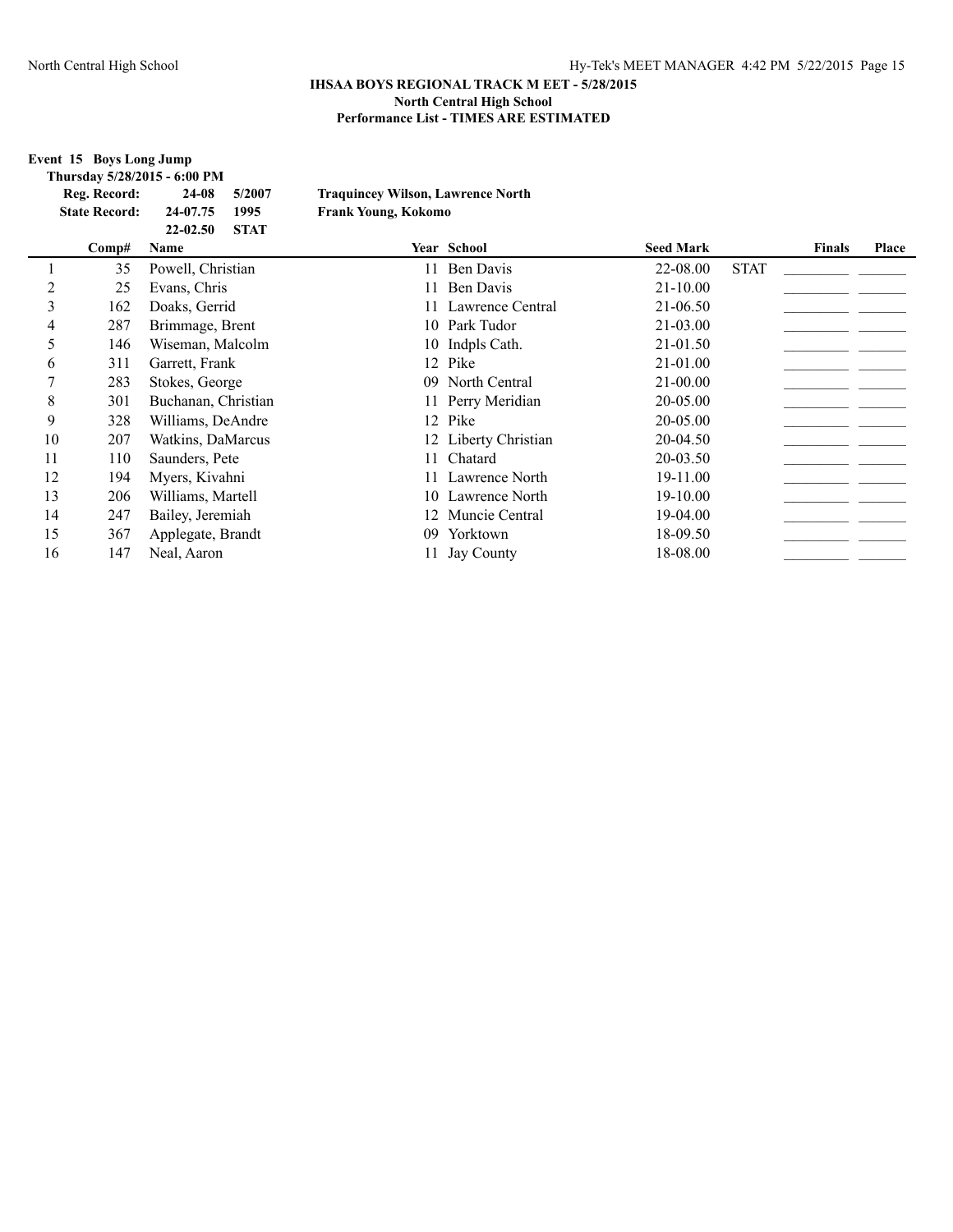**Event 14 Boys Shot Put Thursday 5/28/2015 - 6:00 PM Reg. Record: 66-09 5/2008 Brandon Pounds, Lawrence North State Record: 66-08.50 1997 Jeremy Allen, Pike 54-11.00 STAT Comp# Name Year School Seed Mark Finals Place** 1 21 Brewer, Jalil 11 Ben Davis 57-06.00\_\_\_\_\_\_\_\_\_\_\_\_\_\_\_\_\_\_\_\_\_\_ STAT \_\_\_\_\_\_\_ 2 308 Buie, Nas 12 Pike 54-03.00\_\_\_\_\_\_\_\_\_\_\_\_\_\_\_\_\_\_\_\_\_\_ \_\_\_\_\_\_\_ 3 34 Pitts, Dallas 12 Ben Davis 53-07.00\_\_\_\_\_\_\_\_\_\_\_\_\_\_\_\_\_\_\_\_\_\_ \_\_\_\_\_\_\_ 4 290 Lowry, Logan 12 Park Tudor 52-00.00\_\_\_\_\_\_\_\_\_\_\_\_\_\_\_\_\_\_\_\_\_\_ \_\_\_\_\_\_\_ 5 95 Weathers, Rondell 11 Tech 50-10.50\_\_\_\_\_\_\_\_\_\_\_\_\_\_\_\_\_\_\_\_\_\_ \_\_\_\_\_\_\_ 6 158 Bandy, Aaren 12 Lawrence Central 50-09.00 \_\_\_\_\_\_\_\_\_\_\_\_\_\_\_\_\_\_\_\_\_\_\_\_\_\_\_\_\_\_\_\_ 7 288 Downs, Marcus 12 Park Tudor 49-00.00\_\_\_\_\_\_\_\_\_\_\_\_\_\_\_\_\_\_\_\_\_\_ \_\_\_\_\_\_\_ 8 174 Martinez, Ivan 11 Lawrence Central 48-07.00 \_\_\_\_\_\_\_\_\_\_\_\_\_\_\_\_\_\_\_\_\_\_\_\_\_\_\_\_\_\_ 9 73 Riley, Aaron 10 Eastern Hancock 47-07.50 10 228 Gutierrez, Wyatt 12 Mt. Vernon 47-02.00 11 184 Dumas, MJ 11 Lawrence North 46-08.00 11 Lawrence North 46-08.00 12 304 Robinson, Andrew 12 Perry Meridian 46-07.00 \_\_\_\_\_\_\_\_\_\_\_\_\_\_\_\_\_\_\_\_\_\_\_ 13 237 Shannon, Brayton 12 Mt. Vernon 45-10.00 14 254 Hood, Dominique 12 Muncie Central 43-11.00 15 364 Chalfant, Elijah 11 Winchester C 43-05.50 \_\_\_\_\_\_\_\_\_\_\_\_\_\_\_\_\_\_\_\_\_\_\_\_\_ 16 360 Walters, Scott 12 Union City 42-07.00